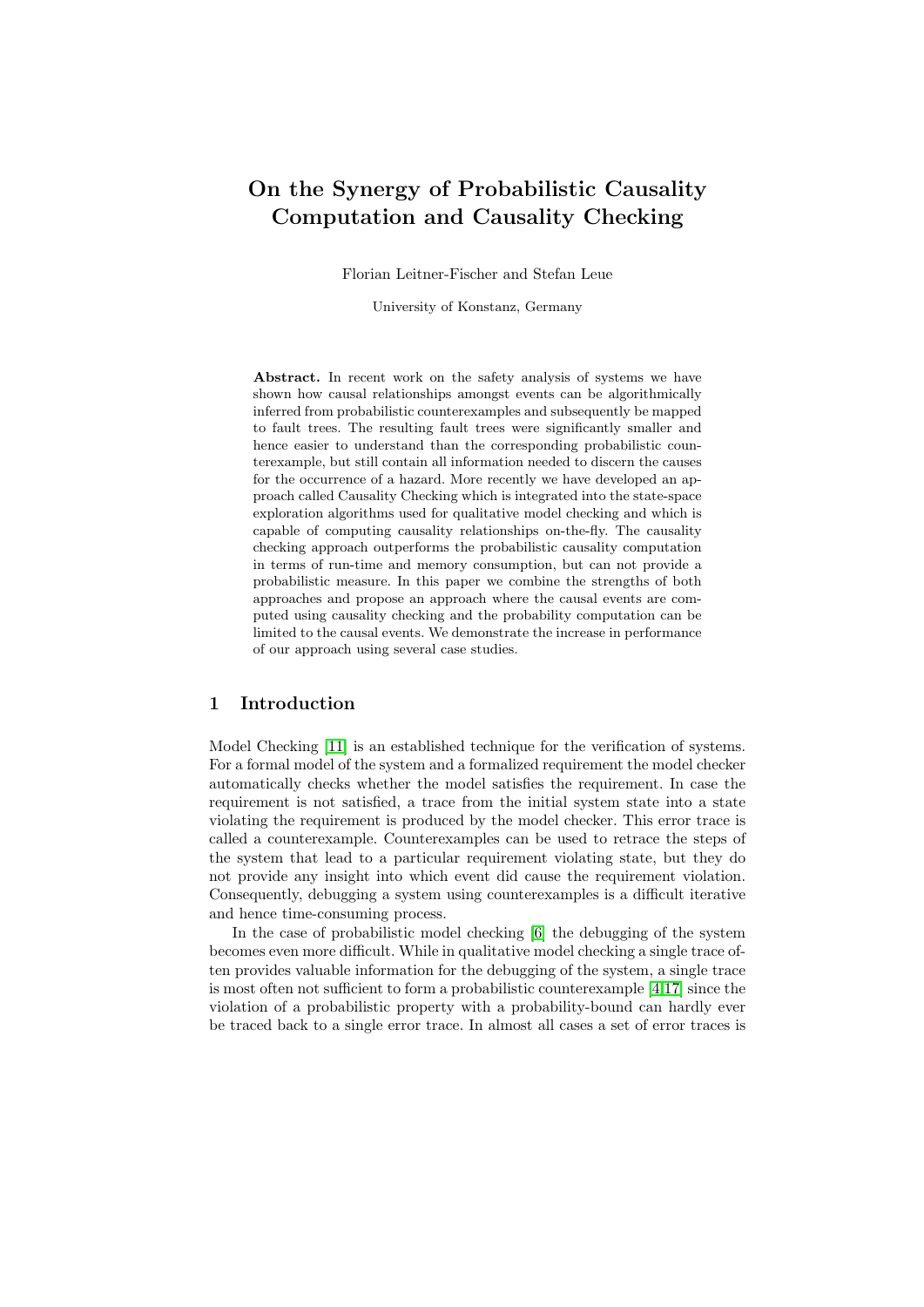needed to provide an accumulated probability mass that violates the probabilitybound of the specified probabilistic property. With an increasing number of error traces that are needed to form the probabilistic counterexample, an increasing number of different error traces need to be manually retraced and interpreted in order to get insight into why the property was violated.

In recent work [\[22](#page-17-1)[,26\]](#page-17-2) we have developed two approaches that help to debug complex systems:

- 1. The probabilistic causality computation approach described in [\[22\]](#page-17-1), where causal relationships of events are algorithmically inferred from probabilistic counterexamples and subsequently mapped to fault trees [\[32\]](#page-17-3). Fault trees are a method widely used in industry to visualize causal relationships. The resulting fault trees were significantly smaller and hence easier to understand than the corresponding probabilistic counterexample, but still contain all information to discern the causes for the occurrence of a hazard.
- 2. The Causality Checking approach [\[26\]](#page-17-2), where the causality computation algorithm is integrated into the state-space exploration algorithms used for qualitative model checking. This algorithm is capable of computing the causality relationships on the fly.

The obvious advantage of the probabilistic causality computation approach over the causality checking approach is that it computes a quantitative measure, namely a probability, for a combination of causal events and hazards to occur. The probability of an event combination causing a property violation to occur is an information that is needed for the reliability and safety analysis of safety-critical systems. An important shortcoming of the probabilistic causality computation approach compared to the causality checking approach is that the causality computation requires a complete probabilistic counterexample consisting of all traces that violate the property. The high amount of run-time and memory that is needed to compute the probabilities of all traces in the probabilistic counterexample limits the scalability of the probabilistic causality computation approach.

The goal of this paper is to leverage the causality checking approach in order to improve the scalability of the probabilistic causality computation approach. The key idea is to first compute the causal events using the causality checking approach and to then limit the probability computation to the causal event combinations that have first been computed. Our proposed combined approach can be summarized by identifying the following steps:

- The probabilistic model is mapped to a qualitative model.
- The causality checking approach is applied to the qualitative model in order to compute the event combinations that are causal for the property violation.
- The information obtained through causality checking is mapped back to the probabilistic model. The probabilities for the different event combinations that are causal for the property violation to occur are computed using a probabilistic model checker.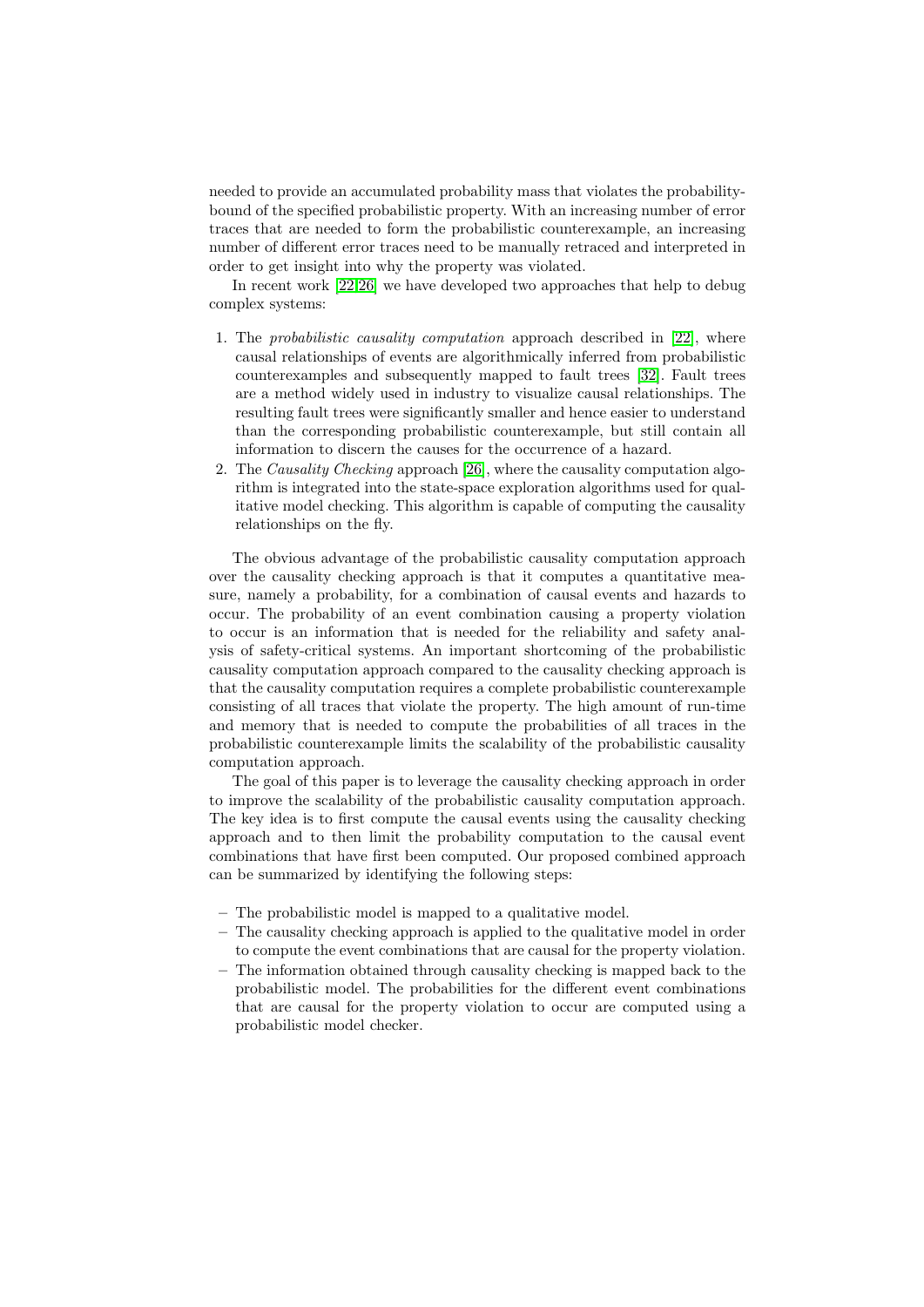The remainder of the paper is structured as follows: In Section [2](#page-2-0) we briefly introduce probabilistic model checking, the PRISM language, and causality checking. We discuss the translation of probabilistic PRISM models to qualitative Promela models in Section [3.](#page-7-0) Section [4](#page-9-0) is devoted to the translation of the information returned by the causality checker to the PRISM model and the probability computation of the causal events. In Section [5](#page-12-0) we evaluate the usefulness of the proposed approach on several case studies. Related work is discussed throughout the paper and in Section [6.](#page-15-0) We conclude the paper and give an outlook on future research in Section [7.](#page-16-3)

# <span id="page-2-0"></span>2 Preliminaries

### 2.1 Probabilistic Model Checking

Probabilistic model checking [\[6\]](#page-16-1) requires two inputs: a description of the system to be analyzed, typically given in some model checker specific modeling language, and a formal specification of quantitative properties of the system, related for example to its performance or reliability that are to be analyzed.

From the first of these inputs, a probabilistic model checker constructs the corresponding probabilistic model. The probabilistic models we use in this paper are continuous-time Markov chains (CTMCs) [\[21\]](#page-17-4) where transitions are assigned positive, real values that are interpreted as rates of negative exponential distributions.

The quantitative properties of the system that are to be analyzed are specified using a variant of temporal logic. The temporal logic we use is Continuous Stochastic Logic (CSL) [\[1,](#page-16-4)[5\]](#page-16-5).

### <span id="page-2-1"></span>2.2 The PRISM Language

We present an overview of the input language of the PRISM model checker [\[23\]](#page-17-5), for a precise definition of the semantics we refer to [\[19\]](#page-17-6). A PRISM model is composed of a number of modules which can interact with each other. A module contains a number of local variables. The values of these variables at any given time constitute the state of the module. The global state of the whole model is determined by the local state of all modules. The behavior of each module is described by a set of commands. A command takes the form: "[action\_label] guard  $\rightarrow$  rate<sub>1</sub> : update<sub>1</sub>&...& update<sub>n</sub>;". The *guard* is a predicate over all variables in the model. The update commands describe a transition which the module can make if the guard is true. A transition is specified by giving the new values of the variables in the module, possibly as a function of other variables. A rate is assigned to each transition. The *action-label* is used for synchronizing transitions of different modules. If two transitions are synchronized they can only be executed if the guards of both transitions evaluate to true. The rate of the resulting synchronized transition is the product of the two individual transitions. An example of a PRISM model is given in Listing [1.1.](#page-3-0) The module named moduleA contains two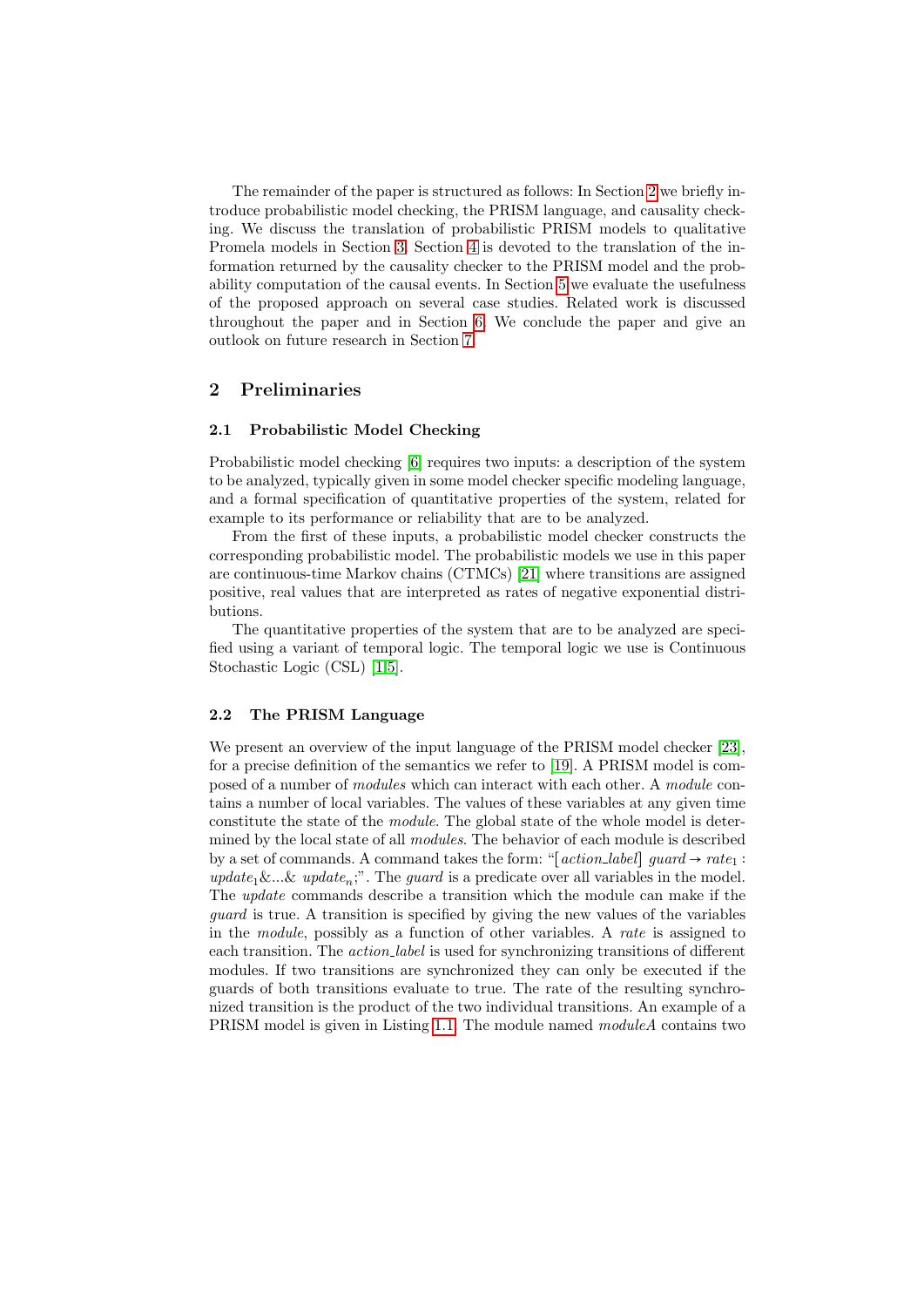variables: var1, which is of type Boolean and is initially *false*, and var2, which is a numeric variable and has initially the value 0. If the guard  $(\text{var2} < 2)$  evaluates to true, the update (var2' = var2 + 1) is executed with a rate of 0.8. If the guard (var2 = 2) evaluates to true, the update (var1' =  $true$ ) is executed with a rate of 1.0.

```
module moduleA
        var1: bool init false;<br>var2: [0..11] init 0;<br>[Count] (var2 < 4) -> 0.8: ( var2'= var2 + 1);<br>[End] (var2 = 4) -> 1.0: ( var1'= true);
endmodule<br>module moduleB<br>var3: [0..2] init 0;<br>[Count] (var3 = 2) -> 1.0: ( var3'= var3 + 1);<br>[Count] (var3 = 2) -> 1.0: ( var3'= 0);
  endmodule
```
Listing 1.1. A module in the PRISM language.

### 2.3 Railroad Crossing Example

In this paper we will use the example of a railroad crossing for illustrative purposes. In this example a train can approach the crossing (Ta), enter the crossing (Tc) and finally leave the crossing (Tl). Whenever a train is approaching, the gate should close (Gc) and open when the train has left the crossing (Go). It might also be the case that the gate fails (Gf). The car approaches the crossing (Ca) and enters the crossing (Cc) if the gate is open and finally leaves the crossing (Cl). The state of the railroad crossing in which both the car and the train are in the crossing at the same time is considered a hazardous and undesired state.

### <span id="page-3-1"></span>2.4 Causality Reasoning

The probabilistic causality computation approach and the causality checking approach are based on an adoption of the structural equation model (SEM) by Halpern and Pearl [\[16\]](#page-17-7). The SEM is an extension of the counterfactual reasoning approach and the *alternative world* semantics by Lewis  $[28,12]$  $[28,12]$ . The "naïve" counterfactual causality criterion according to Lewis is as follows: event A is causal for the occurrence of event  $B$  if and only if, were  $A$  not to happen,  $B$  would not occur. The testing of this condition hinges upon the availability of alternative worlds. In our setting possible system execution traces represent the alternative worlds. The SEM introduces the notion of causes being logical combinations of events as well as a distinction of relevant and irrelevant causes. In the SEM events are represented by variable values and the minimal number of causal variable valuation combinations is determined. In our precursory work [\[22,](#page-17-1)[26\]](#page-17-2), we extended the SEM by considering the order of the occurrences of events as possible causal factors. In order to be able to reason about event orderings we defined a temporal logic called event order logic (EOL).

We will now give a brief overview of the EOL as originally defined in [\[26\]](#page-17-2). The EOL allows one to connect variables representing the occurrence of events with the boolean connectives  $\wedge$ ,  $\vee$  and  $\neg$ . To express the ordering of events we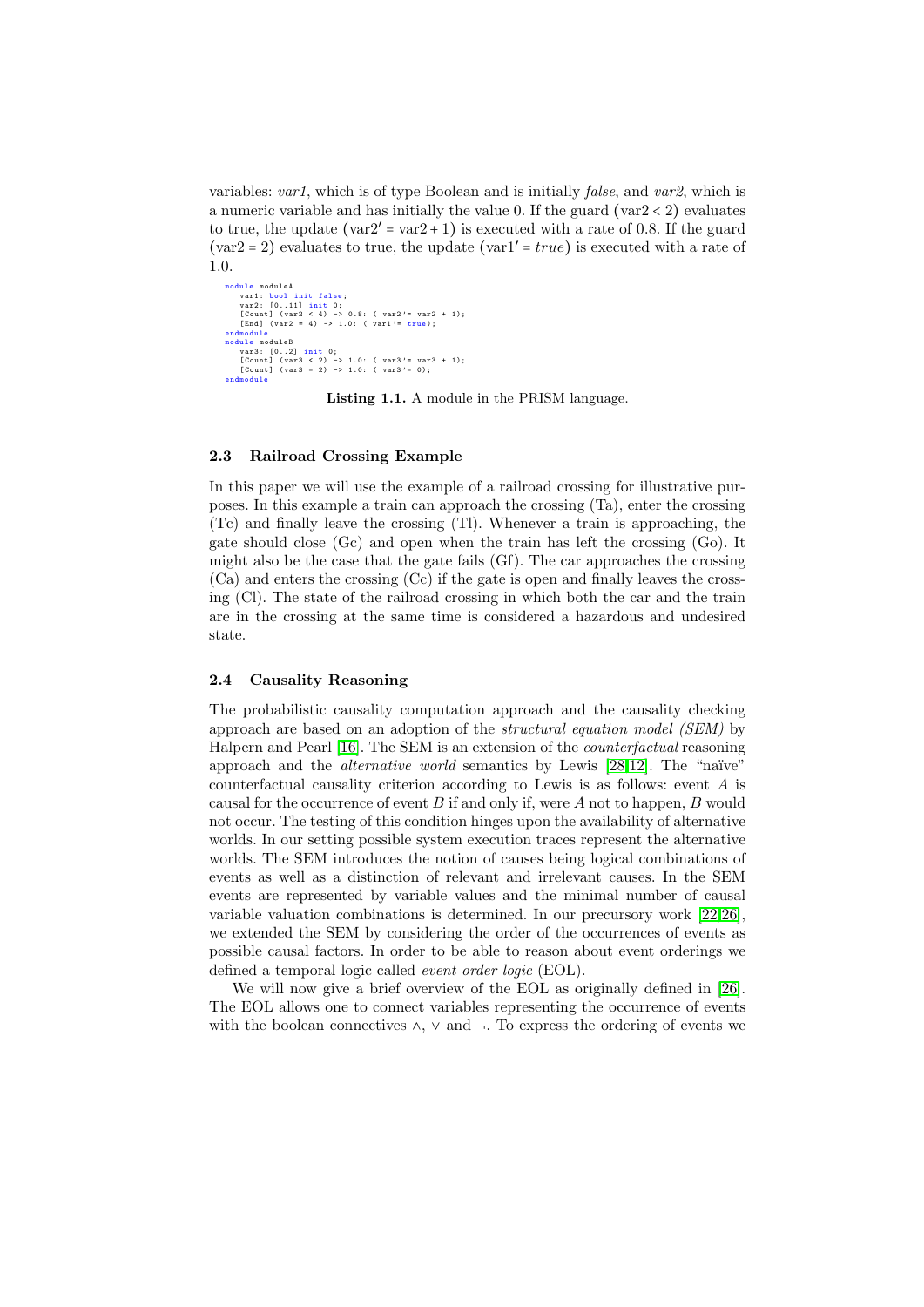introduced the ordered conjunction operator  $\wedge$ . The formula  $a \wedge b$  with events a and  $b$  is satisfied if and only if events  $a$  and  $b$  occur in a trace and  $a$  occurs before b. In addition to the  $\alpha$  operator we introduced the interval operators  $\alpha_1$ ,  $\alpha_1$ , and  $\lambda_{\zeta}$   $\phi$   $\lambda_{\lambda}$ , which define an interval in which an event has to hold in all states. These interval operators are necessary to express the causal non-occurrence of events.

Definition 1. Syntax of Event Order Logic (EOL). Simple EOL formulas over a set <sup>A</sup> of event variables are formed according to the following grammar:

$$
\phi ::= a \mid \phi_1 \land \phi_2 \mid \neg \phi \mid \phi_1 \lor \phi_2
$$

where  $a \in \mathcal{A}$  and  $\phi$ ,  $\phi_1$  and  $\phi_2$  are simple EOL formulas. Complex EOL formulas are formed according to the following grammar:

 $\psi ::= \phi | \psi_1 \wedge \psi_2 | \psi_1 \vee \psi_2 | \psi_1 \wedge \psi_2 | \psi \wedge \phi | \phi \wedge_1 \psi | \psi_1 \wedge \phi \wedge_2 \psi_2$ 

where  $\phi$  is a simple EOL formula and  $\psi_1$  and  $\psi_2$  are complex EOL formulas. Note that the  $\neg$  operator binds more tightly than the  $\wedge$ ,  $\wedge$ [,  $\wedge$ ], and  $\wedge$   $\Diamond$   $\wedge$   $\wedge$ , operators and those bind more tightly than the  $\vee$  and  $\wedge$  operator.

The formal semantics of this logic is defined over execution traces. Notice that the  $\alpha$ ,  $\alpha$ <sub>[</sub>,  $\alpha$ <sub>]</sub>, and  $\alpha$ <sub><</sub>  $\phi$   $\alpha$ <sub>></sub> operators are linear temporal logic operators and that the execution trace  $\sigma$  is akin to a linearly ordered Kripke structure.

**Definition 2.** Semantics of Event Order Logic (EOL). Let  $T = (S, Act, \rightarrow, I, AP,$ L) a transition system, let  $\phi$ ,  $\phi_1$ ,  $\phi_2$  simple EOL formulas, let  $\psi$ ,  $\psi_1$ ,  $\psi_2$  complex EOL formulas, and let A a set of event variables, with  $a_{\alpha_i} \in A$ , over which  $\phi$ ,<br>  $\phi_{\alpha_i}$  are which let  $\sigma_{\alpha_i}$  and  $\phi_{\alpha_i}$  are finite approximations of  $T$  and  $\phi_1$ ,  $\phi_2$  are built. Let  $\sigma = s_0, \alpha_1, s_1, \alpha_2, \ldots, \alpha_n, s_n$  a finite execution trace of T and  $\sigma[i..r] = s_i, \alpha_{i+1}, s_{i+1}, \alpha_{i+2}, \ldots \alpha_r, s_r$  a partial trace. We define that an execution trace  $\sigma$  satisfies a formula  $\psi$ , written as  $\sigma \vDash_{e} \psi$ , as follows:

 $s_j \vDash_e a_{\alpha_i}$  iff  $s_{j-1} \xrightarrow{\alpha_i} s_j$  $s_i \vDash_e \neg \phi$  iff not  $s_i \vDash_e \phi$ 

 $\sigma[i..r] \vDash_e \phi \text{ iff } \exists j : i \leq j \leq r \text{ . } s_i \vDash_e \phi$ 

 $\sigma \vDash_{e} \psi$  iff  $\sigma[0..n] \vDash_{e} \psi$ , where n is the length of  $\sigma$ .

 $\sigma[i..r] \vDash_{e} \phi_1 \wedge \phi_2$  iff  $\sigma[i..r] \vDash_{e} \phi_1$  and  $\sigma[i..r] \vDash_{e} \phi_2$ 

 $\sigma[i..r] \vDash_e \phi_1 \vee \phi_2$  iff  $\sigma[i..r] \vDash_e \phi_1$  or  $\sigma[i..r] \vDash_e \phi_2$ 

 $\sigma[i..r] \vDash_{e} \psi_1 \wedge \psi_2$  iff  $\sigma[i..r] \vDash_{e} \psi_1$  and  $\sigma[i..r] \vDash_{e} \psi_2$ 

 $\sigma[i..r] \vDash_{e} \psi_1 \vee \psi_2$  iff  $\sigma[i..r] \vDash_{e} \psi_1$  or  $\sigma[i..r] \vDash_{e} \psi_2$ 

 $\sigma[i..r] \vDash_e \psi_1 \wedge \psi_2$  iff  $\exists j, k : i \leq j < k \leq r$ .  $\sigma[i..j] \vDash_e \psi_1$  and  $\sigma[k..r] \vDash_e \psi_2$ 

 $\sigma[i..r] \vDash_{e} \psi \wedge_{\mathfrak{f}} \phi$  iff  $(\exists j : i \leq j \leq r \cdot \sigma[i..j] \vDash_{e} \psi$  and  $(\forall k : j \leq k \leq r \cdot \sigma[k..k] \vDash_{e} \phi))$ 

 $\sigma[i..r] \vDash_{e} \phi \wedge_{1} \psi$  iff  $(\exists j : i \leq j \leq r \cdot \sigma[j..r] \vDash_{e} \psi$  and  $(\forall k : 0 \leq k \leq j \cdot \sigma[k..k] \vDash_{e} \phi))$ 

 $\sigma[i..r] \vDash_{e} \psi_1 \wedge_{\leq} \phi \wedge_{\geq} \psi_2$  iff  $(\exists j, k : i \leq j \leq k \leq r \cdot \sigma[i..j] \vDash_{e} \psi_1$  and  $\sigma[k..r] \vDash_{e} \psi_2$ 

and  $(\forall l : j \leq l \leq k \cdot \sigma[l..l] \vDash_{e} \phi)$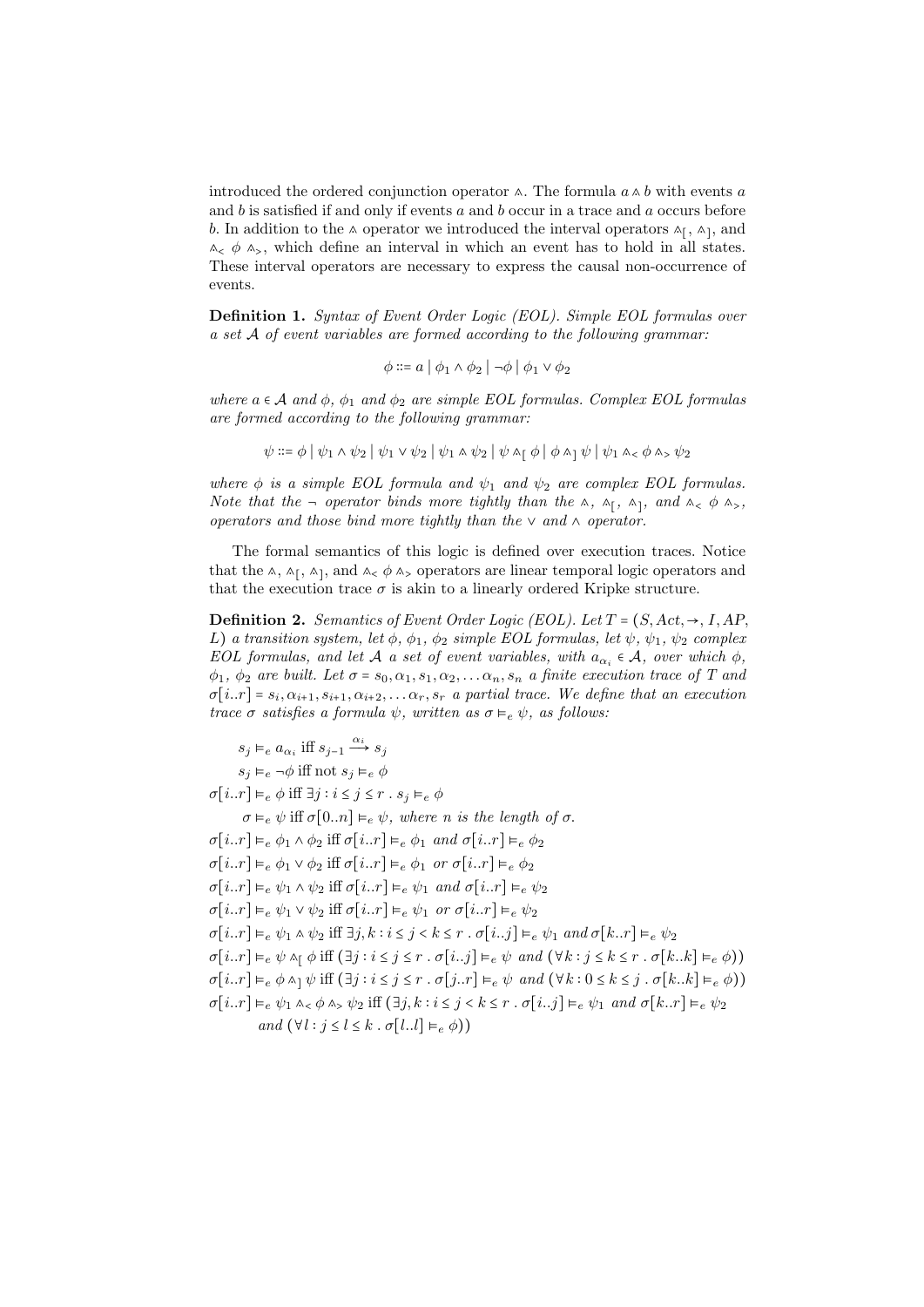We define that the transition system T satisfies the formula  $\psi$ , written as  $T \vDash_{e} \psi$ , iff <sup>∃</sup><sup>σ</sup> <sup>∈</sup> T . σ <sup>⊧</sup><sup>e</sup> <sup>ψ</sup>.

A system execution trace  $\sigma = s_0, \alpha_1, s_1, \alpha_2, \dots \alpha_n, s_n$  induces an EOL formula  $\psi_{\sigma} = a_{\alpha_1} \wedge \ldots \wedge a_{\alpha_n}$ . For reasons of readability we omit the states in the execution traces from now on. For instance, the execution  $\sigma$  = Ta, Ca, Cc, Gc, Tc of the railroad example induces the EOL formula  $\psi_{\sigma}$  = Ta  $\wedge$  Ca  $\wedge$  Cc  $\wedge$  Gc  $\wedge$  Tc.

The adopted SEM defined in [\[22,](#page-17-1)[26\]](#page-17-2) can be used to decide whether the induced EOL formula  $\psi_{\sigma}$  of a execution traces on which the property is violated represent a causal combination of events. The conditions imposed by the adopted SEM for some  $\psi$  to be causal can be summarized as follows:

- AC1: This condition is the positive side of the counterfactual test. It checks whether there exists an execution trace  $\sigma$  that violates the property and satisfies the EOL formula  $\psi$ .
- $-$  AC2(1): This condition resembles the counterfactual test, where it is checked whether there exists an execution trace  $\sigma'$  where the order and occurrence of the events is different from  $\psi$  and the property is not violated.
- $-$  AC2(2): This condition says that for a  $\psi$  to be causal it can not be possible to add an event so that causality is voided. This test serves to reveal causal non-occurrence.
- AC3: This condition ensures minimality of the causal event combinations and requires that no sub-formula of  $\psi$  satisfies AC1 and AC2.
- OC1: This condition checks for all events in  $\psi$  whether the order in which they occur is causal or not.

For all executions where the property is violated the conditions imposed by the adopted SEM are checked. For instance, the safety property for the railroad crossing example is violated on the execution trace  $\sigma$  = Ta, Ca, Cc, Gc, Tc because the car is on the crossing when the gate closes and the train enters the crossing. Condition AC1 is fulfilled for  $\psi_{\sigma} = \text{Ta } \wedge \text{Ca } \wedge \text{Cc } \wedge \text{Ac } \wedge \text{Te}$  since  $\sigma$  exists and the property is violated.  $AC2(1)$  is fulfilled in this example since there exists the execution trace  $\sigma' =$ Ta, Ca, Gc, Tc where the occurrence and order of the events is different as specified in  $\psi_{\sigma}$ . For the AC2(2) test all good execution traces are needed to check whether there exists an event that can void the causality of  $\psi_{\sigma}$ . The condition AC2(2) reveals that there exists a good execution trace  $\sigma''$  $T_a$ , Ca, Cc, Cl, Gc, Tc where the property is not violated because the car leaves the crossing before the gate closes  $(Gc)$  and the train enters the crossing  $(Tc)$ . In other words, the non-occurrence of the event Cl between the event Cc and the events  $(Gc \wedge Tc)$  is causal and its occurrence can void the causality of  $\psi_{\sigma}$ .

According to the procedures defined in [\[26\]](#page-17-2) the causal non-occurrence of Cl is reflected by adding  $\neg Cl$  to  $\psi_{\sigma}$  and we get  $\psi_{\sigma} = Ta \wedge Ca \wedge Gf \wedge Cc \wedge_{\prec} \neg Cl \wedge_{\succ} Tc$ . AC3 is satisfied for  $\psi_{\sigma}$  because no subset of  $\psi_{\sigma}$  satisfies AC1 and AC2. Finally, OC1 checks for all events whether their order is causal or not. If their order is not causal the  $\wedge$  operator is replaced by the  $\wedge$  operator. In our example, the order of the events Gf, Cc,  $\neg$ Cl, Tc is causal since only if the gate fails before the car and the train are entering the crossing, and the car does not leave the crossing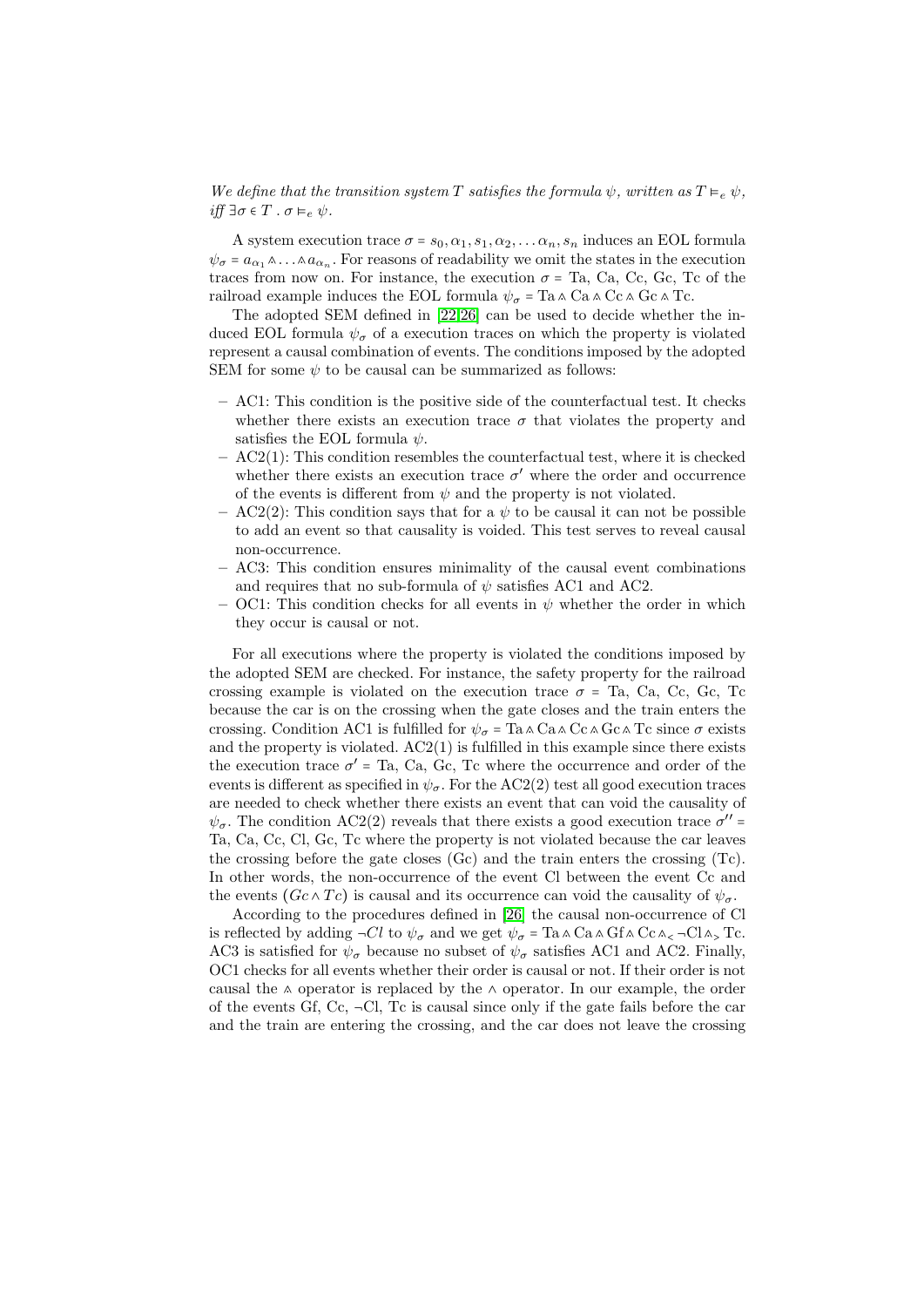before the train is entering the crossing an accident happens. Consequently after OC1 we obtain the EOL formula  $\psi_{\sigma} = (\text{Ta} \wedge (\text{Ca} \wedge \text{Cc})) \wedge_{\leq} \neg \text{Cl} \wedge_{\geq} (\text{Gc} \wedge \text{Te}).$ The disjunction of all  $\psi_{\sigma_1}, \psi_{\sigma_2}, ..., \psi_{\sigma_n}$  that satisfy the conditions AC1-AC3 and OC1 is the EOL formula describing all possible causes of the hazard. For the railroad crossing example the EOL formula returned by the causality checker is  $\psi = (Gf \wedge ((Ta \wedge (Ca \wedge Cc)) \wedge \wedge \neg Cl \wedge \neg Tc)) \vee ((Ta \wedge (Ca \wedge Cc)) \wedge \wedge \neg Cl \wedge \wedge (Gc \wedge Tc)).$ 

Probabilistic Causality Computation [\[22\]](#page-17-1). In order to apply the probabilistic causality computation to a PRISM model first all traces in the counterexample and all good execution traces need to be computed using the DiPro tool [\[3\]](#page-16-7). The causality computation is subsequently performed as a post-processing step, where the conditions AC1-AC3 and OC1 are checked for all bad traces. Once the causality computation is completed, the probabilities of the execution traces in the probabilistic counterexample are assigned to the disjuncts of the EOL formula generated by the causality computation. The resulting EOL formula is then mapped onto a Fault Tree.

Causality Checking [\[26\]](#page-17-2). The algorithms used for causality checking are integrated into the state-space exploration algorithms used for model checking. The state-space of the model is traversed using breadth-first search or depth-first search. Whenever a bad trace violating the property or a good trace not entailing a property violation is found, this trace is added to a data-structure called sub-set graph. The conditions AC1-AC3 and OC1 are reduced to sub-execution test, thus the decision whether a combination of events is causal or not can be decided based on the position in the sub-set graph. Furthermore, this permits an on the fly decision whether a good trace needs to be stored for the AC2(2) test or whether it can be discarded.

### <span id="page-6-0"></span>2.5 Alternating Automata

In this paper we translate EOL formulas generated by the causality checker to alternating automata on finite words [\[10,](#page-16-8)[33\]](#page-17-9). Alternating automata are a generalization of nondeterministic automata in which choices along a path can be marked existential, that is some branch has to reach an accepting state, or universal, which means that all branches have to reach an accepting state. We use the definition of alternating automata from [\[15\]](#page-17-10) which differs from the definitions in [\[10](#page-16-8)[,33\]](#page-17-9) in the way that the automata are not defined with input symbols labeling the edges but with input symbols labeling the nodes instead.

Definition 3. Alternating Automaton. An alternating automaton A is defined recursively as follows:

- A ::=  $\epsilon_A$  (empty automaton)
	- $|\langle v, \delta, f \rangle$  (conjunction of two automata)
	- $\vert A_1 \vee A_2 \rangle$  (disjunction of two automata)

where v is a state formula,  $\delta$  is an alternating automaton expressing the nextstate relation, and f indicates whether the node is accepting (denoted by  $+)$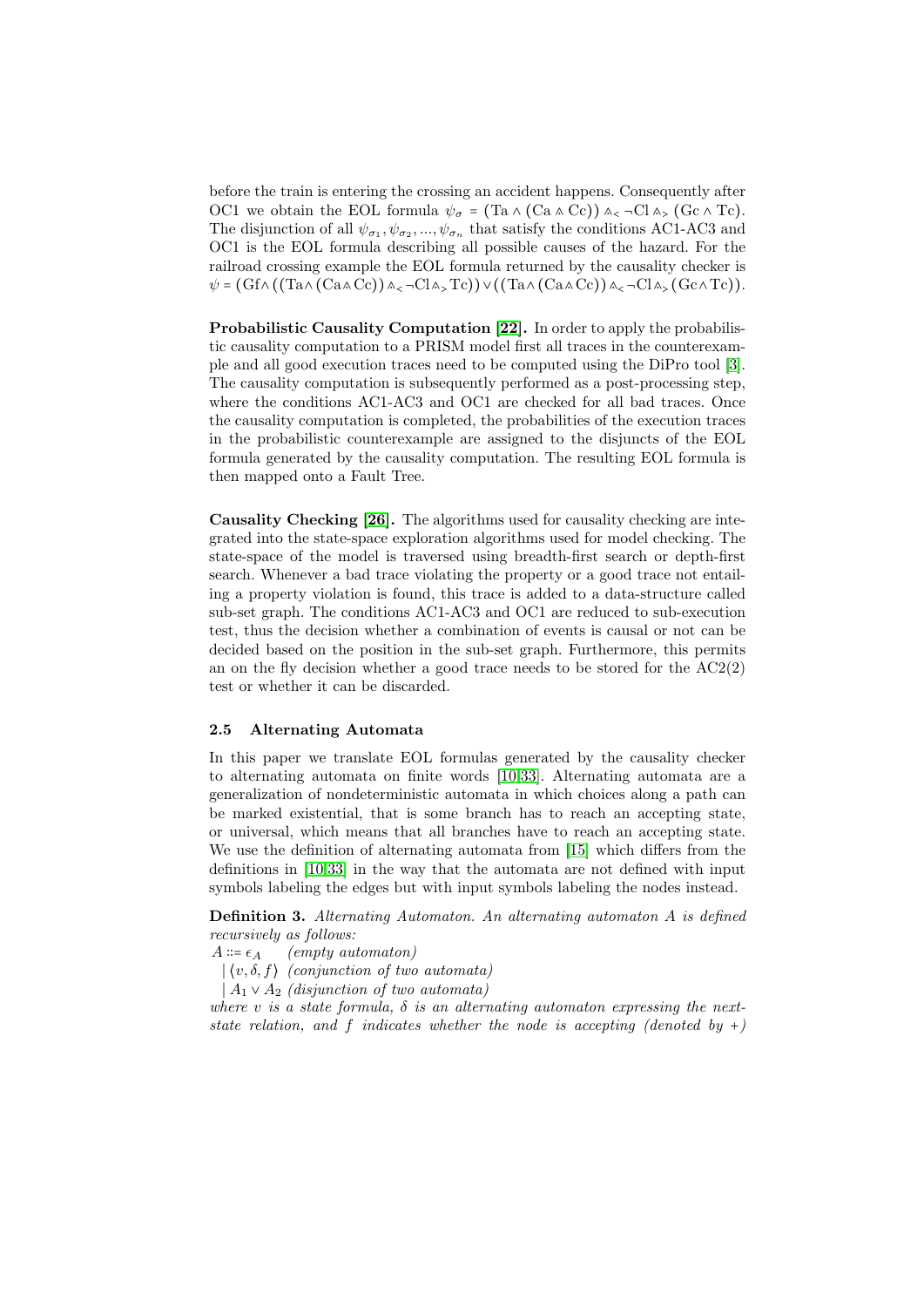or rejecting (−). We require the automaton be finite. The set of nodes of an automaton A, denoted by  $\mathcal{N}(A)$  is formally defined as  $\mathcal{N}(\epsilon_A)$  =  $\emptyset$  $\mathcal{N}(\epsilon_A)$  =  $\varnothing$  $\mathcal{N}(\langle v, \delta, f \rangle) = \langle v, \delta, f \rangle \cup \mathcal{N}(\delta)$  $\mathcal{N}(A_1 \wedge A_2) = \mathcal{N}(A_1) \cup \mathcal{N}(A_2)$ 

 $\mathcal{N}(A_1 \vee A_2) = \mathcal{N}(A_1) \cup \mathcal{N}(A_2)$ 

A path through a nondeterministic automaton is a sequence of nodes. A "path" through an alternating automaton is, in general, a tree.

Definition 4. Tree. A tree is defined recursively as follows:  $T ::= \epsilon_T$  (empty tree)<br>|  $T \cdot T$  (composition  $(composition)$  $\langle \langle v, \delta, f \rangle, T \rangle$  (single node with child tree)

Definition 5. Run of an Alternating Automaton. Given a finite sequence of states  $\sigma = s_0, ..., s_{n-1}$  and an automaton A, a tree T is called a run of  $\sigma$  in A if one of the following holds:

 $A = \epsilon_A$  and  $T = \epsilon_T$ <br>  $A = \langle v, \delta, f \rangle$  and  $n > 1$ ,  $A = \langle v, \delta, f \rangle$  and  $n > 1$ ,  $T = \langle \langle v, \delta, f \rangle, T' \rangle$ ,  $s_0 \vDash v$  and  $T'$  is a run of  $s_1, ..., s_{n-1}$ in  $\delta$ , or  $n = 1$ ,  $T = \langle \langle v, \delta, f \rangle, \epsilon_T \rangle$  and  $s_0 \models v$  $A = A_1 \wedge A_2$  and  $T = T_1 \cdot T_2$ , where  $T_1$  is a run of  $A_1$  and  $T_2$  is a run of  $A_2$  $A = A_1 \vee A_2$  and T is a run of  $A_1$  or T is a run of  $A_2$ 

Definition 6. Accepting Run. A run is accepting if every path through the tree ends in an accepting node.

For each alternating automaton A there exists a nondeterministic finite automaton  $A_n$  such that  $L(A_n) = L(A)$ , which was shown in [\[10,](#page-16-8)[9,](#page-16-9)[33\]](#page-17-9).

# <span id="page-7-0"></span>3 Translating PRISM Models to Promela Models

Our goal is to compute the causal events using the causality checking approach and limit the probability computation to the causal events. To achieve this goal we need to translate the model given by a continuous-time Markov chain (CTMC) [\[21\]](#page-17-4) specified in the PRISM language to a labeled transition system in the Promela language [\[20\]](#page-17-11). Due to space restrictions we can not introduce the Promela language here and refer to [\[20\]](#page-17-11) for an in-depth introduction to Promela. Furthermore, the reachability property describing the hazard which is specified in Continuous Stochastic Logic (CSL) [\[1,](#page-16-4)[5\]](#page-16-5) needs to be translated into a formula in linear temporal logic [\[29\]](#page-17-12). The translation of the CSL formula to an LTL formula is straight forward: If the CSL formula is a state formula, then it is also an LTL formula. If the CSL formula is a path formula, then the path formula is an LTL formula if we replace a bounded-until operator inlcuded in the formula with an LTL until operator.

We base our translation of PRISM models to Promela models on the work in [\[31\]](#page-17-13), but since no implementation of the described approach is available and the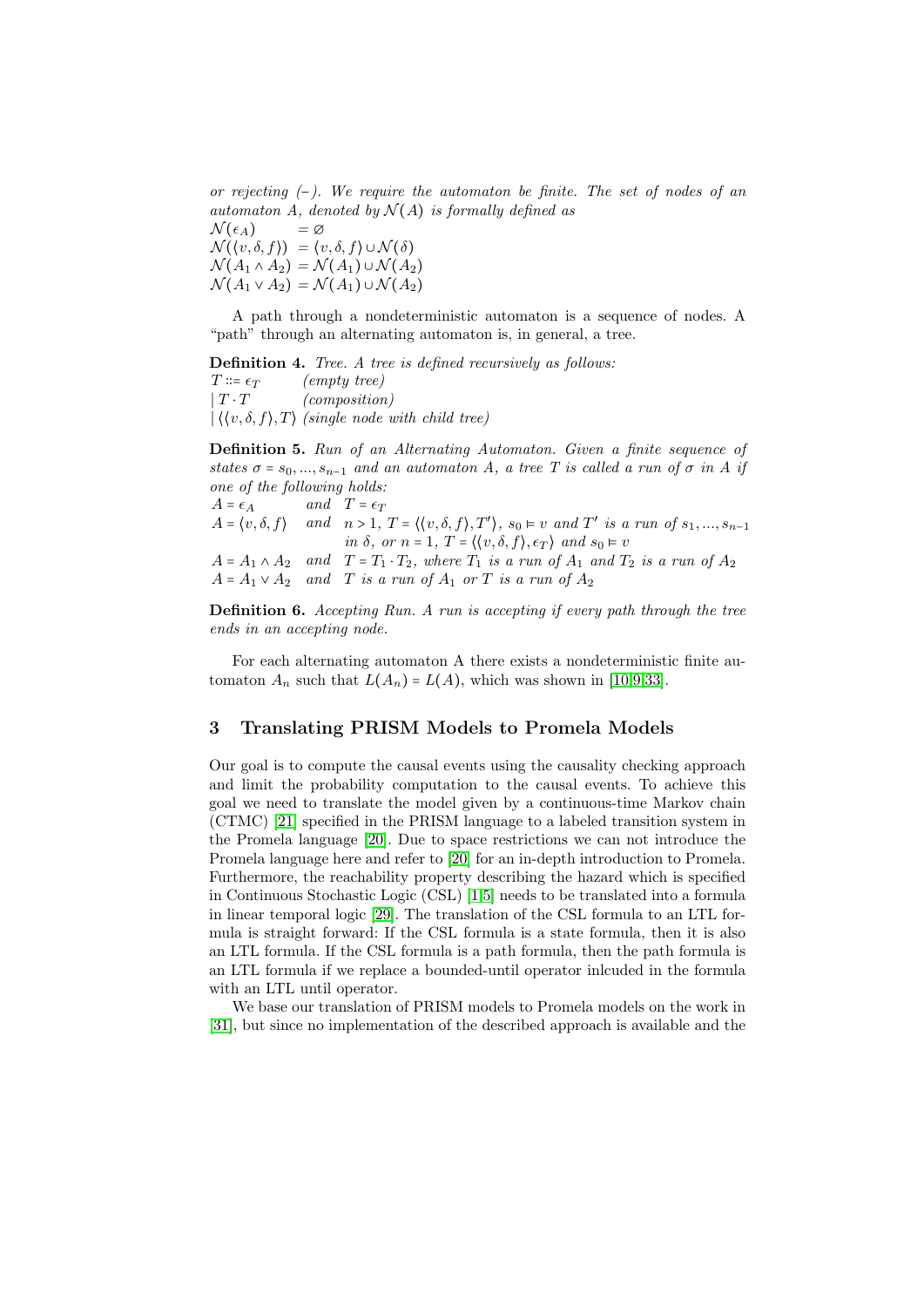approach translates Markov Decision Processes specified in a PRISM model to a Promela model, we can not apply this approach directly. Furthermore, the in [\[31\]](#page-17-13) proposed translation of synchronizing action labels to rendezvous channel chaining in Promela is not consistent with the PRISM semantics specified in [\[19\]](#page-17-6). Our translation algorithm maps the CTMC to a labeled transition system.

Definition 7. Labeled Continuous-time Markov Chain (CTMC) [\[21\]](#page-17-4). A labeled Continuous-time Markov Chain C is a tuple  $(S, s_0, \mathcal{R}, \mathcal{L})$ , where S is a finite set of states,  $s_0 \in S$  is the initial state,  $\mathcal{R}: S \times S \to \mathbb{R}_{\geq 0}$  is a transition rate matrix and  $\mathcal{L}: \mathcal{S} \to 2^{AP}$  is a labeling function, which assigns to each state a subset of the set of atomic propositions AP.

**Definition 8.** Labeled Transition System  $[6]$ . A transition system TS is a tuple  $(S, Act, \rightarrow, I, AP, L)$  where S is a finite set of states. Act is a finite set of actions,  $\rightarrow \subseteq S \times \text{Act} \times S$  is a transition relation,  $I \subseteq S$  is a set of initial states, AP is a set of atomic propositions, and  $L: S \to 2^{AP}$  is a labeling function.

**Definition 9.** Transition System Induced by a CTMC. Let  $C = (\mathcal{S}, s_0, \mathcal{R}, \mathcal{L})$  a CTMC then  $T = (S, Act, \rightarrow, I, AP, L)$  is the transition system induced by C if: The set S of states in T is  $S = S$ , the set I of initial states in T is  $I = \{s_0\}$ , and for all pairs  $s, s' \in S$  we add a transition to  $\rightarrow$  and a corresponding action to Act if  $\mathcal{R}(s,s') > 0$ .

We translate the induced transition system of the CTMC into the Promela language.

The implementation of the PRISM to Promela translation works on the syntax level of PRISM. PRISM modules are translated to *active proctypes* in Promela consisting of a do-block which contains the transitions. Transitions that are synchronized are translated according to the parallel composition semantics of PRISM [\[19\]](#page-17-6). All variables in the PRISM model are translated to global variables of the corresponding type in the Promela model. This is necessary, since otherwise it would not be possible to read variables from other proctypes as it is permitted in PRISM. Listing [1.2](#page-8-0) shows the output of the PRISM to Promela translation of the PRISM code in Listing [1.1](#page-3-0) from Section [2.2.](#page-2-1) The comments at the end of each transition are merely added to make the Promela model more readable but are not necessary for the translation.

Our approach requires that each command in the PRISM module is labeled with an action label representing the occurrence of an event. If a command of the PRISM model is not already labeled with an action label a unique action label is added to this command during the translation. This does not change the behavior of the PRISM model since the action label is unique and consequently is not synchronized with any other command.

```
bool var1 = false; byte var2 = 0; byte var3 = 0;<br>active proctype moduleA(){
    do<br>:: atomic {((var3<2) && (var2<4)) -> var2=var2+1; var3=var3+1;}/*Count*/<br>:: atomic {((var3==2) && (var2<4)) -> var2=var2+1; var3=0;}/*Count*/<br>:: atomic {(var2==4) -> var1=true;}/*End*/<br>od;}<br>od;}
active proctype moduleB (){
do
```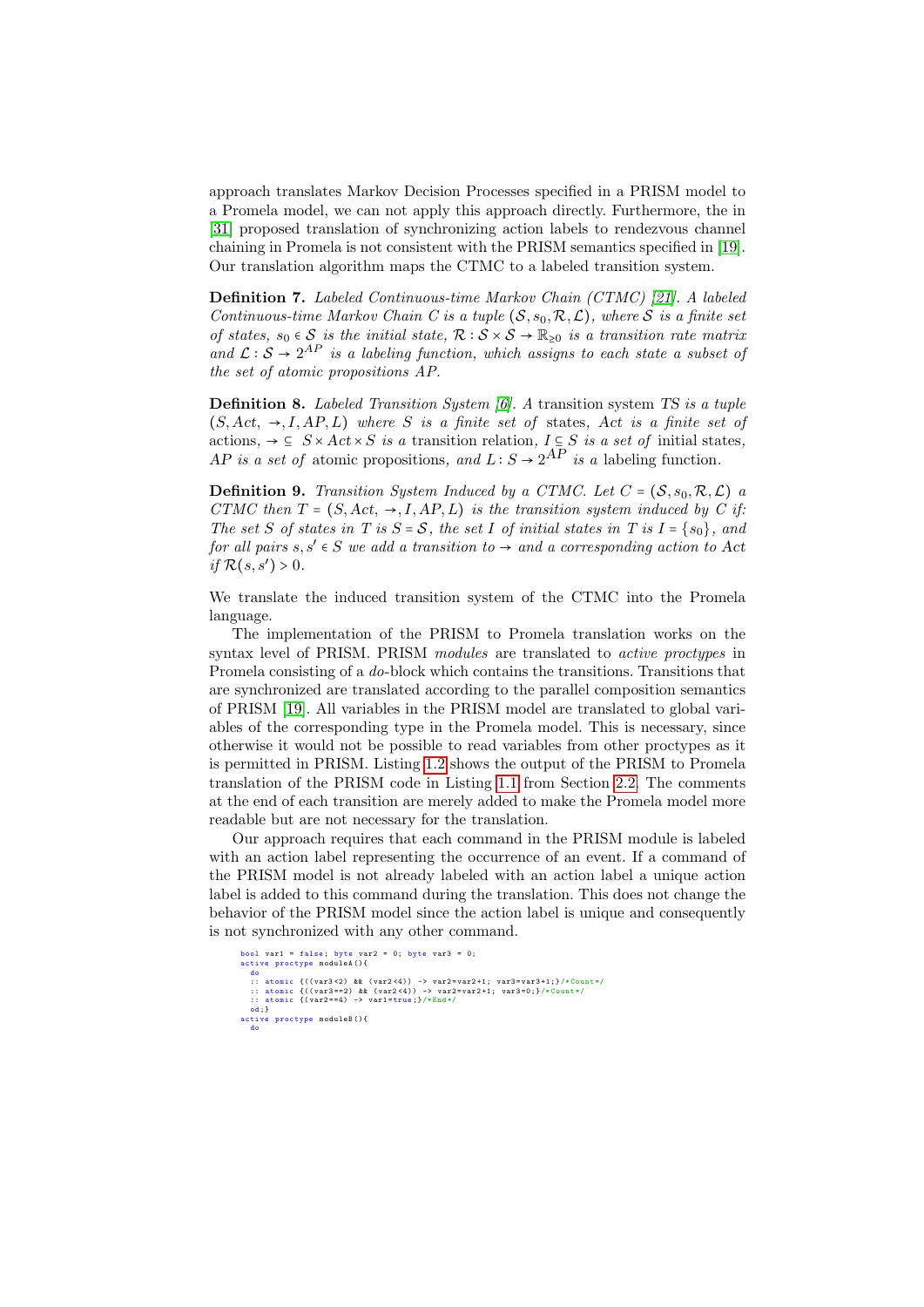:: atomic {((var2<4) && (var3<2)) -> var3=var3+1; var2=var2+1;}/\*Count\*/<br>:: atomic {((var2<4) && (var3==2)) -> var3=0; var2=var2+1;}/\*Count\*/<br>od;}

Listing 1.2. Example Promela translation of the PRISM model from Section [2.2.](#page-2-1)

Now that we can translate the PRISM model to a Promela model we can apply the qualitative causality checking approach. How the results of the qualitative causality checking can be mapped back to the PRISM model and used for probability computation is discussed in Section [4.](#page-9-0)

# <span id="page-9-0"></span>4 Computing Probabilities for Causal Events

For the railroad crossing example from Section [2.4](#page-3-1) the EOL formula returned by the causality checker is <sup>ψ</sup> <sup>=</sup> (Gf <sup>∧</sup> ((Ta <sup>∧</sup> (Ca . Cc)) .<sup>&</sup>lt; <sup>¬</sup>Cl .<sup>&</sup>gt; Tc)) <sup>∨</sup> ((Ta <sup>∧</sup> (Ca . Cc))  $\lambda_{\leq}$  -Cl  $\lambda_{>}$  (Gc  $\wedge$  Tc)). Intuitively, each disjunct of this formula represents a class of execution traces on which the events specified by the EOL formula cause the violation of the property.

In the rail road crossing example there are two classes of execution traces on which the hazard occurs.

- 1. If the gate fails (Gf) at some point of the execution and a train (Ta) and a car (Ca) are approaching this results in a hazardous situation if the car is on the crossing (Cc) and does not leave the crossing (Cl) before the train (Tc) enters the crossing  $(Gf \wedge ((Ta \wedge (Ca \wedge Cc)) \wedge_{\leq} \neg Cl \wedge_{\geq} Te)).$
- 2. If a train (Ta) and a car (Ca) are approaching but the gate closes (Gc) when the car (Cc) is already on the railway crossing and is not able to leave (Cl) before the gate is closing and the train is crossing (Tc), this also corresponds to a hazardous situation  $((Ta \wedge (Ca \wedge Cc)) \wedge_{<} \neg Cl \wedge_{>} (Gc \wedge Tc)).$

For instance, the execution traces  $\sigma =$ Ca, Ta, Gf, Cc, Tc and  $\sigma' =$ Ca, Ta, Gc, Tc, Tl, Ge, Ta, Gf, Ca, Te are traces that belong to the first class of traces. The traces Tl,Go, Ta,Gf, Cc, Tc are traces that belong to the first class of traces. The trace  $\sigma'' = Ca$ , Ta, Cc, Gc, Tc is an example for a trace in the second class.

We now formalize the observation that each disjunct of the EOL formula represents a class of traces by the notion of causality classes.

**Definition 10.** Causality Class. Let  $T = (S, Act, \rightarrow, I, AP, L)$  a transition system and  $\sigma = s_0, \alpha_1, s_1, \alpha_2, \ldots, \alpha_n, s_n$  a finite execution trace of T. The set  $\Sigma_B$  is the set of traces for which the property is violated.

The causality classes  $CC_1, ..., CC_n$  defined by the disjuncts of the EOL formula  $\psi = \psi_1 \vee \ldots \vee \psi_n$  decompose the set  $\Sigma_B$  into sets  $\Sigma_{B_{\psi_1}}, \ldots, \Sigma_{B_{\psi_n}}$  with  $\Sigma_{B_{\psi_1}} \cup ... \cup \Sigma_{B_{\psi_n}} = \Sigma_B.$ 

Note that it can be the case that  $\sigma \in \Sigma_{B_{\psi_1}} \wedge \sigma \in \Sigma_{B_{\psi_2}}$  if  $\sigma \vDash_e \psi_1 \wedge \sigma \vDash_e \psi_2$ .

All causal information that is needed in order to debug the system is represented by the causality classes. We can leverage this fact and compute the probability sum of all traces represented by a causality class instead of computing the probability of all traces belonging to this class individually. This means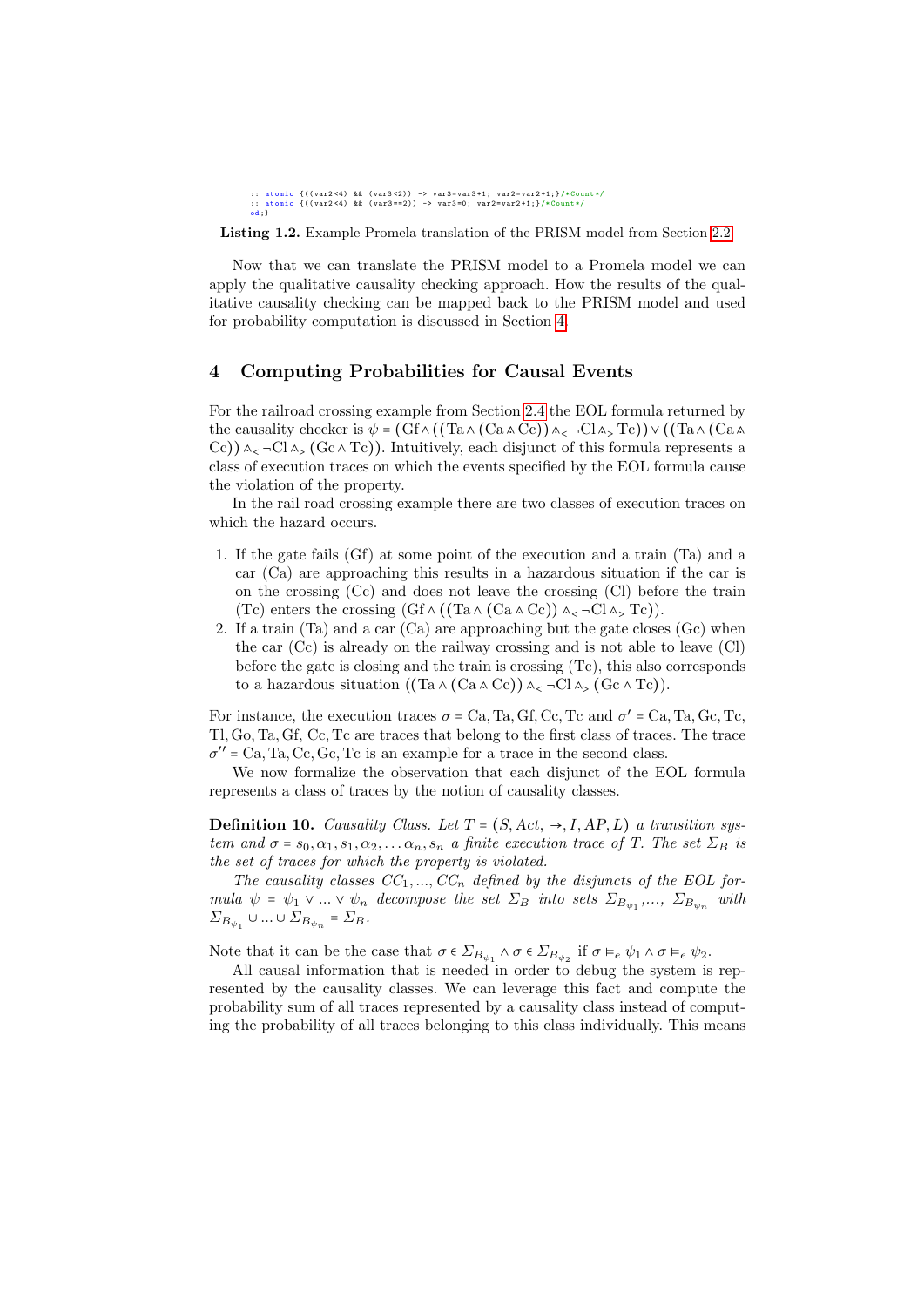that the number of probabilistic model checking runs is reduced to the number of causality classes instead of the number of traces in the counterexample.

We will now show how the probability sum of all traces represented by a causality class can be computed using the PRISM model checker [\[23\]](#page-17-5). In order to compute the probability of all traces represented by a causality class we translate the EOL formula representing the causality class to an automaton which accepts exactly those execution traces that are represented by the corresponding causality class. Subsequently we show how we can synchronize the execution of this automaton with a PRISM model, such that the probability of all sequences which are accepted by the automaton is the probability sum of all traces represented by the corresponding causality class.

Note that since causality checking is limited to reachability properties a nondeterministic finite automaton (NFA) is sufficient to represent the finite execution traces represented by the causality class [\[6\]](#page-16-1). Since all orders of the events characterizing the causality class need to be considered, the size of the resulting NFA can be exponential in the size of the formula. To prevent this we use alternating automata on finite words [\[10,](#page-16-8)[33\]](#page-17-9) as defined in Section [2.5.](#page-6-0)

Given an EOL formula  $\psi$  we can construct an alternating automaton  $A(\psi)$ such that  $L(A(\psi)) = L(\psi)$ . The construction of the automaton follows the structure of the formula.

**Definition 11.** Alternating Automaton for an EOL formula. Let  $\psi$  an EOL formula that is built over the set of event variables  $a \in \mathcal{A}$ . The automaton  $A(\psi)$ for the EOL formula  $\psi$  can be constructed following the structure of the formula as follows: For an event variable a:  $A(a) = \langle a, \epsilon_A, + \rangle$ , and for EOL formulas  $\psi_1$ ,  $\psi_2$  and  $\phi_1$ :

| $A(\psi_1 \wedge \psi_2)$   | $= A(\psi_1) \wedge A(\psi_2)$                                                                                                                                  |
|-----------------------------|-----------------------------------------------------------------------------------------------------------------------------------------------------------------|
| $A(\psi_1 \vee \psi_2)$     | $= A(\psi_1) \vee A(\psi_2)$                                                                                                                                    |
| $A(\psi_1 \wedge \psi_2)$   | $= \langle true, A(\psi_1 \wedge \psi_2), - \rangle \vee A_1$ where $A_1 = A(\psi_1) \wedge A_2$                                                                |
|                             | and $A_2 = (true, A_2, -) \vee A(\psi_2)$                                                                                                                       |
| $A(\phi_1 \wedge_1 \psi_1)$ | $= A(\psi_1) \vee (\langle true, A(\phi_1 \wedge_1 \psi_1), \neg \rangle \wedge A(\phi_1))$                                                                     |
|                             | $A(\psi_1 \wedge \phi_1 \wedge \phi_2) = \langle true, A(\psi_1 \wedge \phi_1 \wedge \phi_2), - \rangle \vee (A(\psi_1))$                                       |
|                             | $\wedge (\langle true, A(\psi_1 \wedge \langle \phi_1 \wedge \langle \psi_2 \rangle, -) \vee \langle true, A(\phi_1 \wedge \langle \psi_2 \rangle, -) \rangle)$ |
|                             |                                                                                                                                                                 |

Note that since we consider only reachability properties, it can not be the case that an event voiding causality appears at the end of an execution trace. The EOL operator  $\wedge$ [ can hence not be added to an EOL formula as a consequence of AC2(2) and consequently we do not specify a translation rule for this operator. Notice that the only way for  $a \rightarrow$  operator to be added to an EOL formula by the causality checking algorithm is when the non-occurrence of the negated event in the specified interval is causal. To illustrate the proposed translation consider that for the EOL formula  $\psi = (\text{Ta} \wedge (\text{Ca} \wedge \text{Cc})) \wedge_{\leq} \neg \text{Cl} \wedge_{\geq} (\text{Gc} \wedge \text{Te})$ of the railroad crossing example the first application of the recursive definition creates the following rewriting:  $A(\psi) = \langle true, A((Ta \wedge (Ca \wedge Cc)) \wedge \neg C1 \wedge \neg C1 \wedge \neg C1 \wedge \neg C1 \wedge \neg C1 \wedge \neg C1 \wedge \neg C1 \wedge \neg C1 \wedge \neg C1 \wedge \neg C1 \wedge \neg C1 \wedge \neg C1 \wedge \neg C1 \wedge \neg C1 \wedge \neg C1 \wedge \neg C1 \wedge \neg C1 \wedge \neg C1 \wedge \neg C1 \wedge \neg C1 \wedge \neg C1 \wedge \neg C1 \wedge \neg C1 \wedge$ Tc)), -) ∨ (A((Ta ∧ (Ca ^ Cc))) ∧ ( $\langle true, A((\text{Ta } \wedge \text{Ca } \wedge \text{Cc})) \wedge_{\leq} \neg \text{Cl} \wedge_{\geq} (\text{Gc } \wedge$  $T_{\rm c}$ )), – $\rangle \vee \langle true, A(\neg {\rm Cl} \land_{\rm l} ({\rm GC} \land {\rm Tc})), -\rangle)).$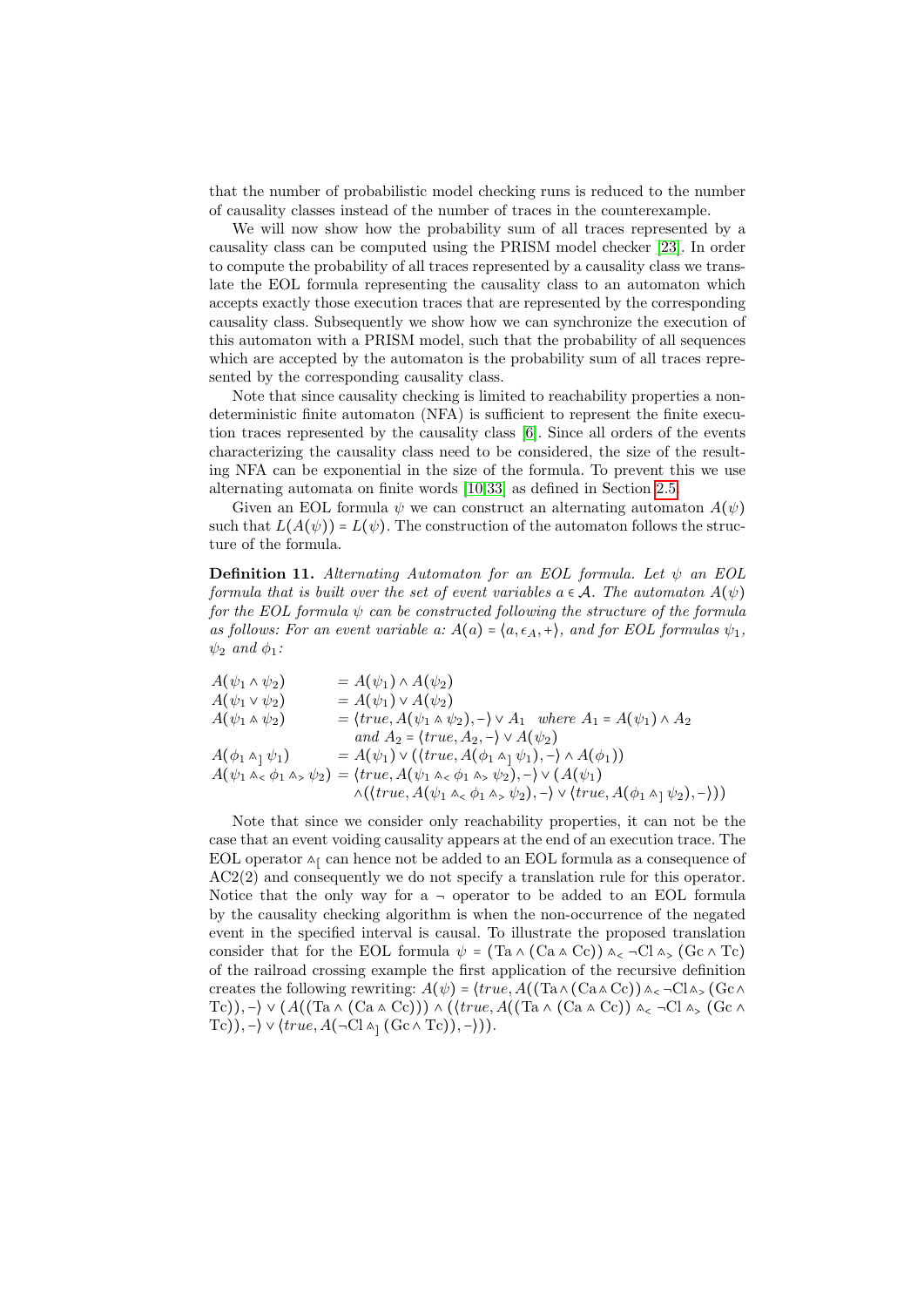In order to compute the probability of a causality class we need to translate the corresponding alternating automaton into the PRISM language and synchronize it with the PRISM model.

Each action label in the PRISM model corresponds to an event variable in the set  $A$  over which the EOL formulas were built. As a consequence each alternating automaton accepts a sequence of PRISM action labels.

We will now define translation rules from alternating automata to PRISM modules. We call a PRISM module that was generated from an alternating automaton causality class module. The transitions of the causality class modules are synchronized with the corresponding transitions of the PRISM model. The transition rates of the causality class modules are set to 1.0, as a consequence, the transitions synchronizing with the causality class modules define the rate for the synchronized transition. In Listing [1.3](#page-11-0) we present the pseudo-code of the algorithm that generates a causality class module from an alternating automaton representing an EOL formula.

The key idea is that for each event we add a boolean variable representing the occurrence of the event and a transition labeled with the action label of the event. The order constraints specified by the EOL formula are encoded by guards. Synchronized transitions can only be executed if for each other module containing transitions with the same action label the guard of at least one transition per module evaluates to true. It might hence be the case that the causality class module prevents the execution of transitions in the PRISM model with which the causality class module is synchronized. Since this would change the behavior of the PRISM model and affect the probability mass distribution we add for each transition of the causality class module for which the guard is not always true a transition with the negated guard and without updates.

We also add a PRISM *formula* acc  $\psi$  for each sub-automaton which is true whenever the corresponding sub-automaton is accepting the input word. Those formulas are used to construct a CSL formula of the form  $P_{=?}[(true)U(acc_{\psi})]$ for each causality class. The CSL formulas can then be used to compute the probability of all possible sequences that are accepted by the causality class module, which is the probability sum of all traces that are represented by the causality class. Since it its possible that a trace belongs to more than one causality class, we add an additional CSL formula that computes the probability of all traces that are only in the causality class defined by  $\psi$ . This CSL formula has the form of  $P_{=?}[(true)U(\text{acc.}\psi)\&!(\text{acc.}\psi_i|...|\text{acc.}\psi_j))]$ , where  $\text{acc.}\psi_i|...|\text{acc.}\psi_j$  are the formulas of all causality classes except  $\psi$ .

```
global var var_def = "", trans = "", formulas = "";<br>function EOL_TO_PRISM(A(\psi)){<br>PRISM_CODE(A(\psi), true)<br>print "module \psi \n" + var_def +"\n"+ trans<br>+ "\n endmodule \n" + formulas; }<br>function PRISM_CODE(A(\psi), co
             trans += '[a] (cond) -> 1.0 : (s_{\perp}\psi)^* trans += '[a] !(cond) -> 1.0 : true;'<br>ENDIF
      formulas += 'formula acc_\psi = s_\psi;'<br>ELSE IF A(\psi) = 'A(\psi<sub>1</sub>) \land A(\psi<sub>2</sub>)' THEN
```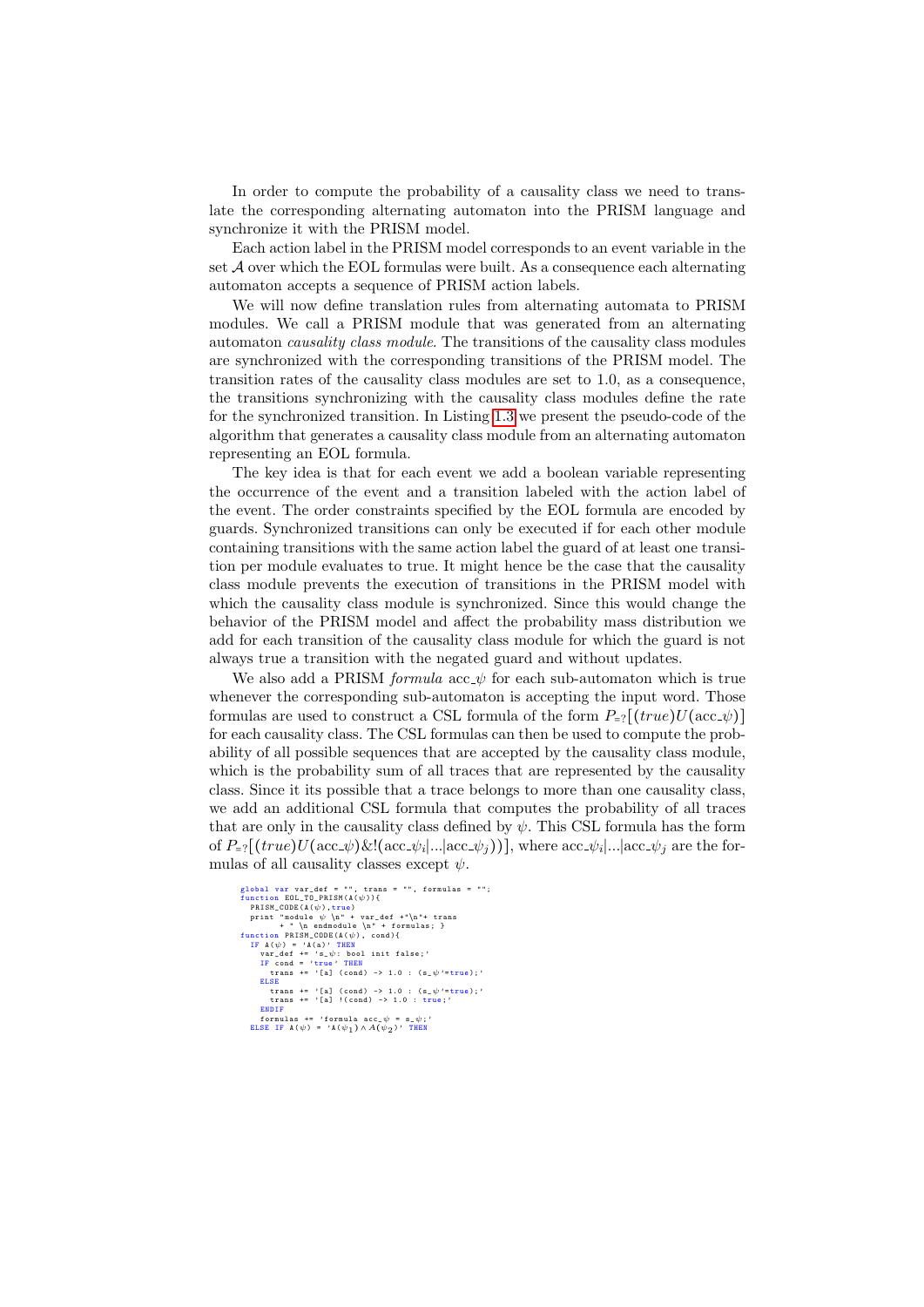```
PRISM_CODE(A(\psi_1), cond); PRISM_CODE(A(\psi_2), cond);<br>
ELSE IF A(\psi) = \lambda(\psi_1 \wedge \psi_2), \psi = acc\psi_1 \pm acc\psi_2;<br>
PRISM_CODE(A(\psi_1 \wedge \psi_2), THEM<br>
PRISM_CODE(A(\psi_1), cond); PRISM_CODE(A(\psi_2), cond);<br>
formulas + 'formul
  PRISM_CODE(A(\neg \phi_1), cond); PRISM_CODE(A(\psi_1), cond & !(acc.\neg \phi_1));<br>formulas * 'formula acc.\psi = acc.\psi_1;<br>ELSE IF A(\psi) = 'A(\psi_1A<sub>\sim</sub> \phi_1 \wedge \psi_2)' THEN<br>PRISM_CODE(A(\psi_1), cond); PRISM_CODE(A(\neg \phi_1), 
ENDIF }
```
Listing 1.3. Pseudo-code of the EOL to PRISM algorithm.

Due to space restrictions we can not show the causality class modules that are generated for the railroad crossing example here, they can be found in [\[27\]](#page-17-14).

In the railroad example the total probability of a state where both the train and the car are on the crossing is p\_total =  $2.312 \cdot 10^{-4}$ . The proposed combined approach returns for the causality class characterized by  $\psi_1 = Gf \wedge ((Ta \wedge (Ca \wedge$ Cc))  $\Delta \lt \sim$  -Cl  $\Delta \gt \sim$  Tc) the total probability of  $p_{\psi_1} = 4.386 \cdot 10^{-5}$  and the exclusive probability of  $p_{\psi_1}$  excl = 3.464 ⋅ 10<sup>-5</sup>, and for the causality class characterized by  $\psi_2 = (\text{Ta} \wedge (\text{Ca} \wedge \text{Cc})) \wedge \text{Ca} \wedge \text{Ca} \wedge (\text{G} \wedge \text{Ac})$  the total probability of  $p_{\psi_2} = 1.970 \cdot 10^{-4}$ and the exclusive probability of  $p_{\psi_2}$ -excl = 1.914 ⋅  $10^{-4}$ . We use the EOL to fault tree mapping proposed in [\[22\]](#page-17-1) to visualize this results as a fault tree. Figure [1](#page-13-0) shows the fault tree generated for the railroad crossing example.

# <span id="page-12-0"></span>5 Experimental Evaluation

In order to evaluate the proposed *combined approach*, we have extended the Spin-Cause tool. SpinCause is based on the SpinJa toolset [\[13\]](#page-16-10), a Java re-implementation of the explicit state model checker Spin [\[20\]](#page-17-11). The following experiments were performed on a PC with an Intel Xeon Processor (3.60 Ghz) and 144 GBs of RAM. We evaluate the combined approach on a case study from the PRISM benchmark suite [\[24\]](#page-17-15) and two industrial case studies [\[2,](#page-16-11)[7\]](#page-16-12) for which the PRISM models where automatically generated by the QuantUM tool [\[25\]](#page-17-16) from a higher-level architectural modeling language. The extended SpinCause tool and the PRISM models used in this paper can be obtained from [http://se.uni-konstanz.de/](http://se.uni-konstanz.de/research1/tools/spincause) [research1/tools/spincause](http://se.uni-konstanz.de/research1/tools/spincause).

### 5.1 Case Studies

Embedded Control System [\[30\]](#page-17-17). The PRISM model of the embedded control system is part of the PRISM benchmark suite [\[24\]](#page-17-15). The system consists of a main processor, an input processor, an output processor, 3 sensors, and two actuators. Various failure modes can lead to a shutdown of the system. We are interested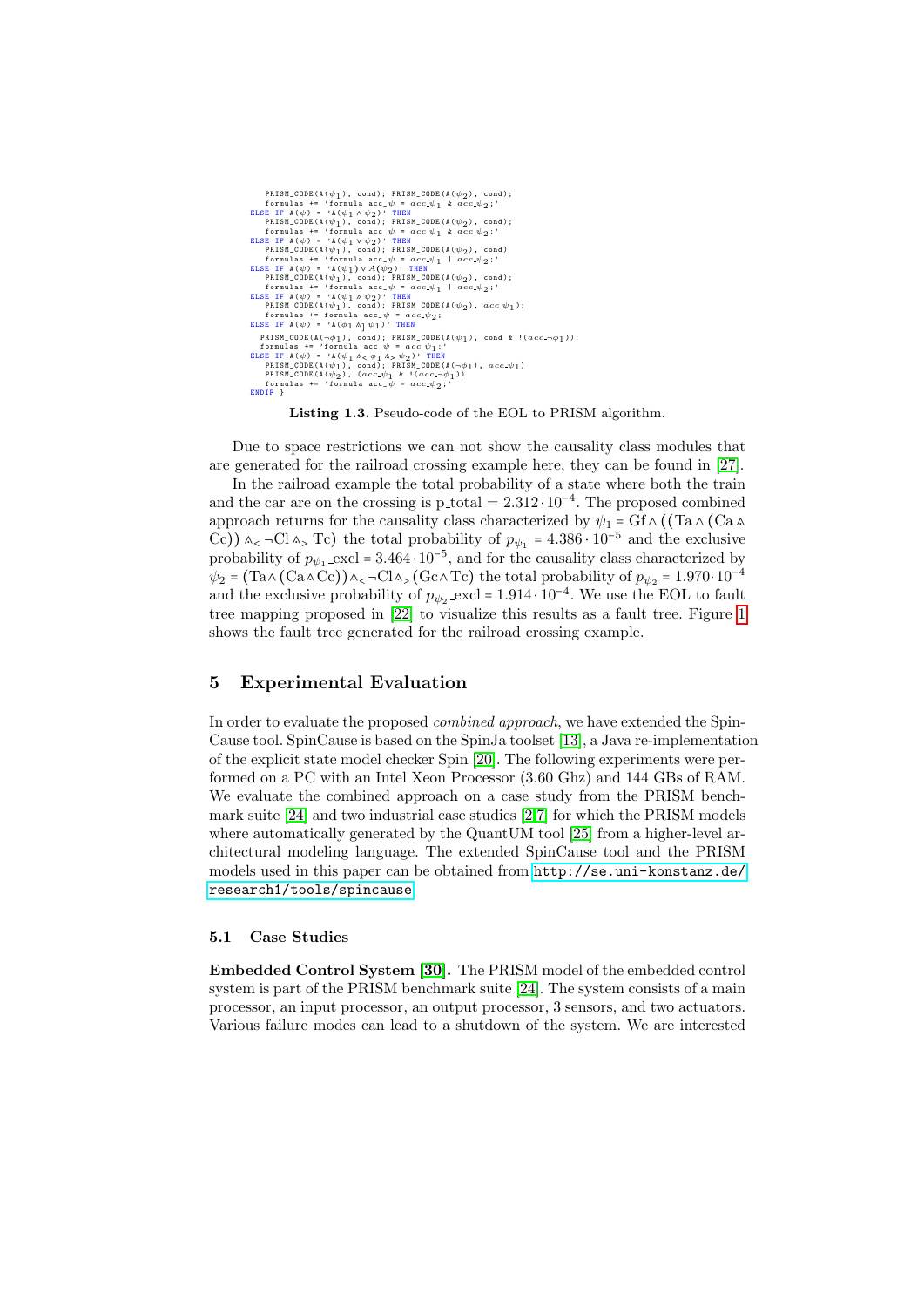

<span id="page-13-0"></span>Fig. 1. Fault tree of the railroad crossing example.

in computing the causal events for an event of the type "system shut down within one hour". Since one second is the basic time unit in our system one hour corresponds to a mission time of  $T=3,600$  time units. The formalization of this property in CSL reads as  $P_{=?}(true \ U^{\leq T} down)$ . We set the constant MAX COUNT, which represents the maximum number of processing failures that are tolerated by the main processor, to a value of 5.

Airbag System [\[2\]](#page-16-11). This case study models an industrial size airbag system. It contains an behavioral description of all system components that are involved in deciding whether a crash has occurred. It is a pivotal safety requirement that an airbag is never deployed if there is no crash situation. We are interested in computing the causal events for an inadvertent ignition of the airbag. In CSL, this property can be expressed using the formula  $P_{\equiv}$ ?(noCrash  $U^{\leq T}$  AirbagIgnited). The causality checker returned 5 causality classes. The total probability for an inadvertent deployment of the airbag within  $T=100$  computed by the combined approach is  $p_{total} = 0.228$ .

Train Odometer Controller [\[7\]](#page-16-12). The train odometer system consists of two independent sensors used to measure the speed and the position of a train. A monitor component continuously checks the status of both sensors. It reports failures of the sensors to other train components that have to disregard temporarily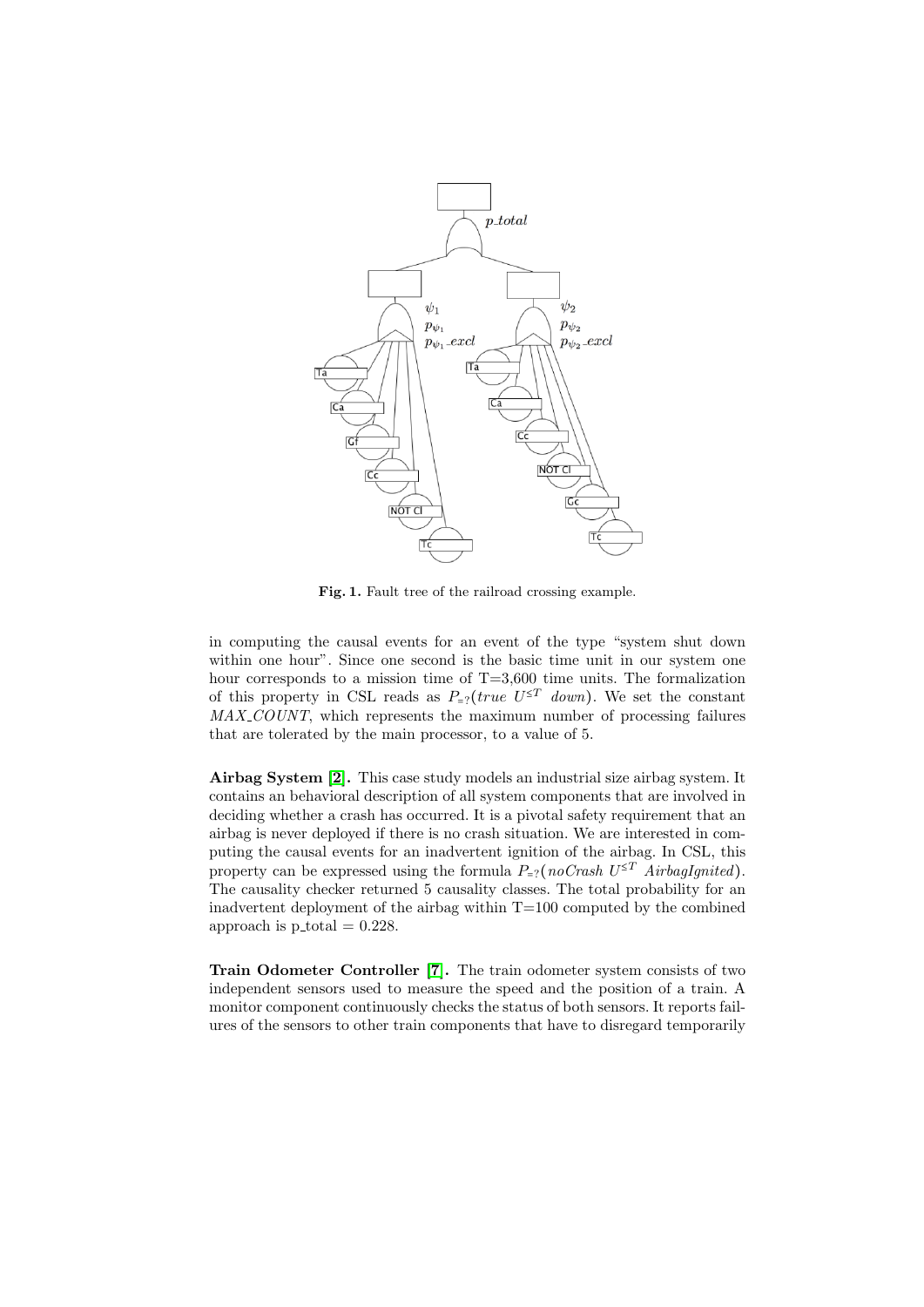erroneous sensor data. If both sensors fail, the monitor initiates an emergency brake maneuver and the system is brought into a safe state. Only if the monitor fails, any subsequent faults in the sensors will no longer be detected. We are interested in computing the causal events for reaching an unsafe state of the system. This can be expressed by the CSL formula  $P_{=?}[(\text{true})U^{<=T}(\text{unsafe})]$ .

|                                                                | Combined Approach |        | Probabilistic Causality Comp.                           |       |  |
|----------------------------------------------------------------|-------------------|--------|---------------------------------------------------------|-------|--|
|                                                                |                   |        | Run time (sec.) Memory (MB) Run time (sec.) Memory (MB) |       |  |
| Embedded: States: 6,013 Transitions: 25,340                    |                   |        |                                                         |       |  |
| $T=10$                                                         | 3.06              | 19.27  | 2,003.00                                                | 409   |  |
| $T = 3600$                                                     | 4.79              | 19.29  | 2,102.00                                                | 409   |  |
| Airbag: States: 2,952 Transitions: 14,049                      |                   |        |                                                         |       |  |
| $T=10$                                                         | 10.88             | 52.44  | 682.00                                                  | 154   |  |
| $T = 1000$                                                     | 33.63             | 52.44  | 874.00                                                  | 154   |  |
| Train Odometer Controller: States: 117,222 Transitions: 66,262 |                   |        |                                                         |       |  |
| $T=10$                                                         | 91.37             | 195.29 | 16,191.00                                               | 1,886 |  |
| $T = 1000$                                                     | 2,572.74          | 195.29 | 44,356.00                                               | 1,886 |  |

<span id="page-14-0"></span>Table 1. This table shows the experiment results with the combined approach and the probabilistic causality computation approach.

#### 5.2 Discussion

As we would expect, for all case studies the total probability returned by the combined approach is equal to the probability returned for the respective probabilistic property by PRISM after a probabilistic model checking run. If we sum up the probabilities of the traces computed by DiPro for each causality class and only consider traces that belong to exactly one causality class, then the sum of the probability of each causality class is equal to the corresponding  $p_{\psi}$ -excl value of that causality class computed by the combined approach. If, on the other hand, we sum up the probabilities of of the traces computed by DiPro for each causality class and also consider the probability mass of traces that belong to more than one causality class, the the sum of each causality class is equal to the corresponding  $p_{\psi}$  value of that causality class computed by the combined approach. These observations make us confident that the combined approach computes correct probabilities.

Table [1](#page-14-0) shows the run time and memory consumption of the combined approach and the probabilistic causality computation approach for each of the case studies. The combined approach consumes significantly less run time and memory than the probabilistic causality computation approach. This difference can be explained by the fact that for the probabilistic causality approach the probability of each traces in the counterexample needs to be computed individually, which requires a probabilistic model checking of a part of the model for each trace. The combined approach reduces the number of probabilistic model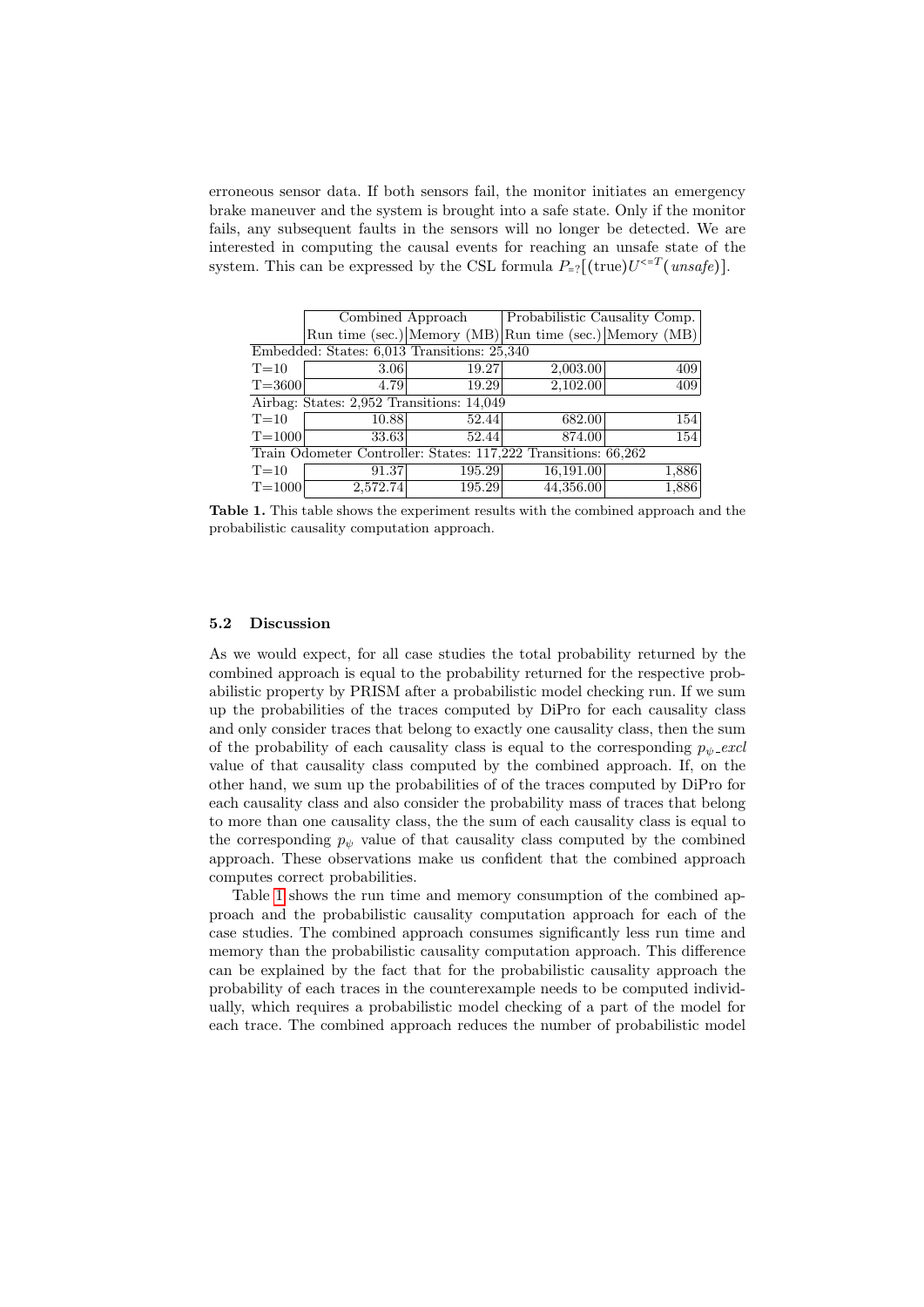checking runs to the number of the computed causality classes. The run time of the combined approach increases with the mission time T because the time needed by the PRISM model checker to compute the probability for the different causality classes increases with an increasing T. The relatively low runtime that is needed by the combined approach for the embedded case study as compared to the other case studies can be explained by the relatively short length of the traces in the causality classes of the embedded case study.

# <span id="page-15-0"></span>6 Related Work

A translation from Markov decision processes (MDPs) into the PRISM language has been proposed in [\[31\]](#page-17-13), but no implementation of the tool is publicly available. Furthermore, the proposed translation of synchronizing action labels to rendezvous channel chaining in Promela is not consistent with the PRISM semantics specified in [\[19\]](#page-17-6).

In [\[8\]](#page-16-13), a formalization of the semantics of dynamic fault trees (DFTs) [\[14\]](#page-17-18) and a probabilistic analysis framework for DFTs based on interactive Markov chains [\[18\]](#page-17-19) is presented. The approach in [\[8\]](#page-16-13) takes the DFT as the only input. As a consequence, while this approach allows for a probabilistic analysis of the events in the DFT, there is no possibility to combine the analysis with a model containing the events of the DFT.

The approach of [\[7\]](#page-16-12) computes minimal-cut sets, which are minimal combinations of events that are causal for a property violation, and their corresponding probabilities. Our approach extends and improves this approach by considering the event order as a causal factor. Work in [\[17\]](#page-17-0) documents how probabilistic counterexamples for discrete-time Markov chains (DTMCs) can be represented by regular expressions. While the regular expressions define an equivalence class for some traces in the counterexample, it is possible that not all possible traces are represented by the regular expression and consequently not all causal event combinations are captured by the regular expression. In [\[4,](#page-16-2)[34\]](#page-17-20) probabilistic counterexamples are represented by identifying a portion of an analyzed Markov chain in which the probability to reach a safety-critical state exceeds the probability bound specified by an upper-bounded reachability property. The method proposed in this paper improves these approaches by identifying not only a portion of the Markov chain, but all event combinations and their corresponding order. Furthermore, the approach presented in [\[34\]](#page-17-20) is applicable to DTMCs and MDPs, whereas our approach is applicable to CTMCs. In addition none of the approaches in  $[7,17,4,34]$  $[7,17,4,34]$  $[7,17,4,34]$  $[7,17,4,34]$  is able to reveal that the non-occurrence of an event is causal.

To the best of our knowledge there is no approach in the literature that combines qualitative causality reasoning with probabilistic causality computation.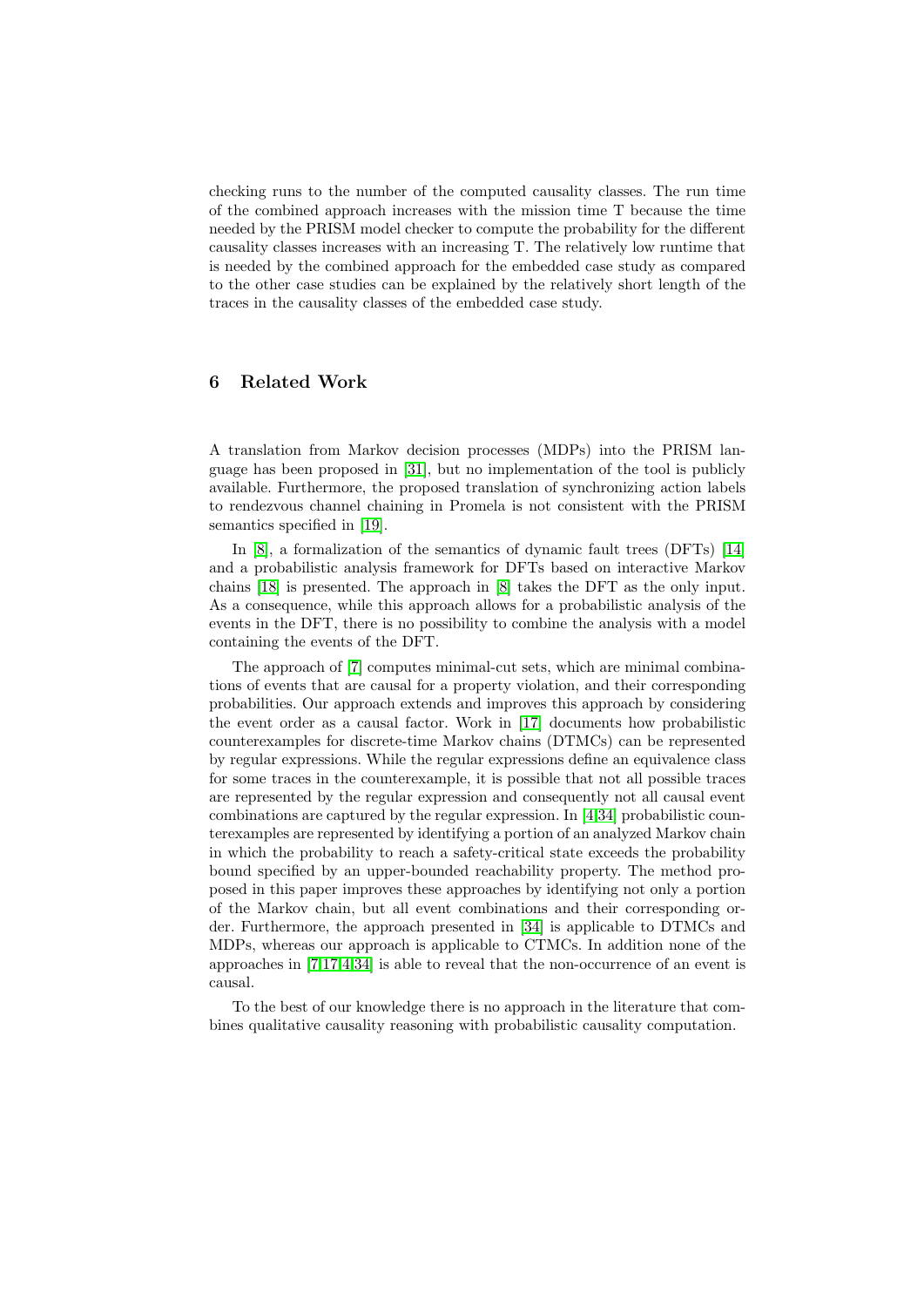### <span id="page-16-3"></span>7 Conclusion

We have discussed how the qualitative causality checking approach can be leveraged in order to improve the scalability of the probabilistic causality computation approach. Furthermore, we have proposed and implemented a mapping of CTMC models in the PRISM language to transition systems in the Promela language. In addition, we have shown how an EOL formula generated by the qualitative causality checking approach can be translated into an equivalent alternating automaton, and how the resulting alternating automaton can be translated to a causality class module in the PRISM language. The resulting causality class module can then be used to compute the probability sum of all traces represented by the causality class. We have demonstrated the performance increase of the proposed synergy approach compared to the probabilistic causality computation on several case studies from academia an industry.

In future work we plan to extend the combined approach to support DTMC and MDPs models.

### References

- <span id="page-16-4"></span>1. A. Aziz, K. Sanwal, V. Singhal, and R. K. Brayton. Verifying Continuous-Time Markov Chains. In Proc. of CAV 1996, volume 1102 of LNCS, pages 269–276. Springer, 1996.
- <span id="page-16-11"></span>2. H. Aljazzar, M. Fischer, L. Grunske, M. Kuntz, F. Leitner-Fischer, and S. Leue. Safety Analysis of an Airbag System Using Probabilistic FMEA and Probabilistic Counterexamples. In Proc. of QEST 2009. IEEE Computer Society, 2009.
- <span id="page-16-7"></span>3. H. Aljazzar, F. Leitner-Fischer, S. Leue, and D. Simeonov. Dipro - a tool for probabilistic counterexample generation. In Proceedings of the 18th International SPIN Workshop, volume 6823 of LNCS, pages 183–187. Springer, 2011.
- <span id="page-16-2"></span>4. H. Aljazzar and S. Leue. Directed explicit state-space search in the generation of counterexamples for stochastic model checking. IEEE Trans. Soft. Eng., 2009.
- <span id="page-16-5"></span>5. C. Baier, B. Haverkort, H. Hermanns, and J.-P. Katoen. Model-checking algorithms for continuous-time Markov chains. IEEE Trans. Soft. Eng., 2003.
- <span id="page-16-1"></span>6. C. Baier and J.-P. Katoen. Principles of Model Checking. The MIT Press, 2008.
- <span id="page-16-12"></span>7. E. Böde, T. Peikenkamp, J. Rakow, and S. Wischmeyer. Model Based Importance Analysis for Minimal Cut Sets. In Proc. of ATVA 2008, volume 5311 of LNCS. Springer, 2008.
- <span id="page-16-13"></span>8. H. Boudali, P. Crouzen, and M. Stoelinga. A rigorous, compositional, and extensible framework for dynamic fault tree analysis. Dependable and Secure Computing, IEEE Transactions on, 7(2):128–143, 2010.
- <span id="page-16-9"></span>9. J. A. Brzozowski and E. Leiss. On equations for regular languages, finite automata, and sequential networks. Theoretical Computer Science, 10(1):19–35, 1980.
- <span id="page-16-8"></span>10. A. K. Chandra and L. J. Stockmeyer. Alternation. In Foundations of Computer Science, 1976., 17th Annual Symposium on, pages 98–108. IEEE, 1976.
- <span id="page-16-0"></span>11. E. M. Clarke, O. Grumberg, and D. A. Peled. Model Checking (3rd ed.). The MIT Press, 2001.
- <span id="page-16-6"></span>12. J. Collins, editor. Causation and Counterfactuals. MIT Press, 2004.
- <span id="page-16-10"></span>13. M. de Jonge and T. Ruys. The spinja model checker. In Model Checking Software. Springer, 2010.